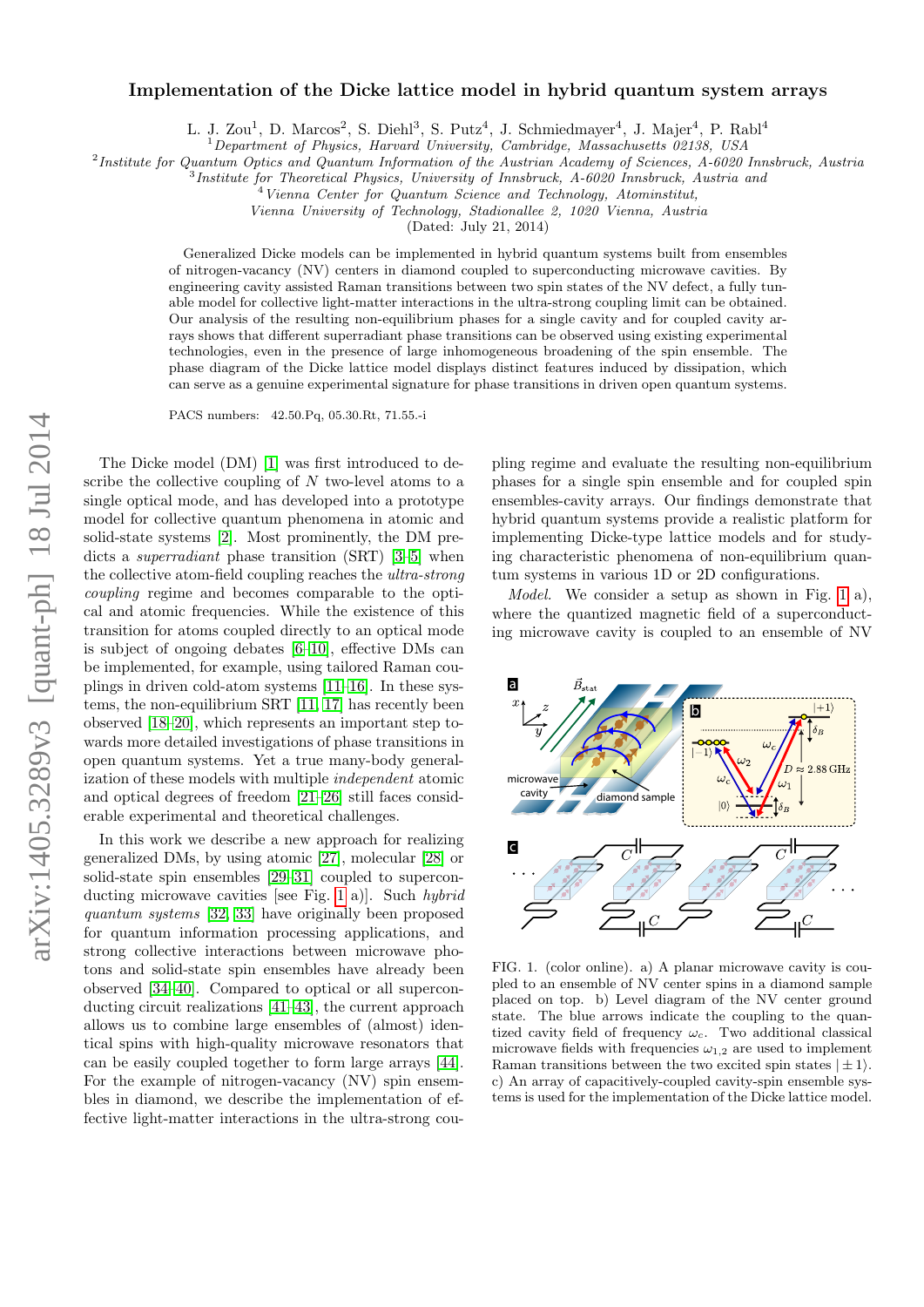center spins in diamond. The NV defect [\[45\]](#page-4-24) has a spin  $S = 1$  triplet ground state with a zero-field splitting of  $D \approx 2.88$  GHz between the  $|m_s = 0\rangle$  and the  $|m_s = \pm 1\rangle$ spin states [see Fig. [1](#page-0-0) b)]. The spin Hamiltonian for a single center is  $H_{\text{NV}} = \hbar D S_z^2 + \mu_B g_s \mathcal{B}_z S_z + H_{\Omega}(t)$ , where  $g_s \simeq 2, \mu_B$  is the Bohr magneton and  $B_z = \vec{n}_z \cdot \vec{B}_{stat}$  is the component of a static bias field,  $\vec{B}_{stat}$ , along the NV symmetry axis,  $\vec{n}_z$ . We assume that  $\vec{B}_{stat}$  is homogeneous over the extent of the sample and oriented such, that all NV centers experience the same Zeeman splitting  $\delta_B = 2\mu_B g_s |\vec{B}_{\rm stat}|/(\sqrt{3}\hbar)$  between the  $|\pm 1\rangle$  states [\[46\]](#page-4-25). Finally,  $H_{\Omega}(t) = \sum_{\xi = \pm 1, n = 1,2} \frac{\Omega_n}{2} \left( e^{i\omega_n t} |0\rangle\langle\xi| + \text{H.c.} \right)$  accounts for spin rotations, which are driven by two classical microwave fields of frequencies  $\omega_{1,2} \sim D$  [see Fig. [1](#page-0-0) b)] and Rabi frequencies  $\Omega_1$  and  $\Omega_2$ , respectively.

The cavity is modeled as a single-mode harmonic oscillator with frequency  $\omega_c \sim D$  and annihilation operator a. A NV center located at  $\vec{r}_i$ , couples to the quantized cavity field,  $\vec{B}_c(\vec{r}) = \vec{B}_0(\vec{r})(a + a^{\dagger})$ , with a vacuum Rabi frequency  $g_0^i = g_s \mu_B |\vec{B}_{0,i}^{\perp}|/(\sqrt{3}\hbar)$ , where  $\vec{B}_0(\vec{r})$  is the magnetic field associated with a single photon and  $\vec{B}_{0,i}^{\perp} \sim \vec{B}_0(\vec{r}_i)$  is the relevant field component orthogonal to the NV symmetry axis (see [\[46\]](#page-4-25) for details). Putting everything together, the Hamiltonian for a single cavity coupled to a spin ensemble is  $(\hbar = 1)$ 

<span id="page-1-1"></span>
$$
H = \omega_c a^\dagger a + \sum_{i,\xi=\pm 1} \left( D + \xi \frac{(\delta_B + \delta_i)}{2} \right) |\xi\rangle_i \langle \xi|
$$
  
+ 
$$
\sum_{i,\xi=\pm 1} g_0^i (a + a^\dagger) (|0\rangle_i \langle \xi| + |\xi\rangle_i \langle 0|) + H_\Omega^i(t),
$$
 (1)

where the random offsets  $\delta_i \sim \text{MHz}$  account for the inhomogeneous broadening of the spin ensemble. Inhomogeneous shifts arise from local strain, couplings to other impurity spins and hyperfine interactions [\[46\]](#page-4-25), and can be assumed to be static over the relevant timescales.

For typical values,  $g_0 \sim 10$  Hz, the single spin coupling as well as the collective coupling  $G_0 \simeq g_0 \sqrt{\mathcal{N}}$  for an ensemble of  $\mathcal{N} \sim 10^{12}$  spins are much smaller than  $\omega_c \sim D$ . To achieve ultra-strong coupling conditions, we engineer an effective model [\[11\]](#page-4-6), where the two excited spin states  $|\pm 1\rangle$  are coupled via two-photon Raman transitions that involve the cavity and one of the classical fields. For the choice  $\omega_c \approx D$  and  $\omega_{1,2} \approx D \pm \delta_B$  indicated in Fig. [1](#page-0-0) b), the two possible transitions from  $|-1\rangle$  to  $|+1\rangle$  either involve the absorption or the emission of a cavity photon and result in both Jaynes-Cummings and anti-Jaynes-Cummings interactions. For  $|\delta_B| \gg G_0$ ,  $|\Omega_n|, |\delta_i|$ , and with all NV centers initially prepared in state  $|-1\rangle$ , we can eliminate the state  $|0\rangle$  and obtain an effective Hamiltonian [\[46\]](#page-4-25)

<span id="page-1-0"></span>
$$
H_{\text{eff}} = \Delta_c a^{\dagger} a + \sum_{i} \left[ \frac{\Delta_s^i}{2} + \lambda_i a^{\dagger} a \right] (\sigma_z^i + 1)
$$
  
+ 
$$
\sum_{i} \left( g_1^i a + g_2^i a^{\dagger} \right) \sigma_-^i + \text{H.c.},
$$
 (2)

where the  $\sigma_{z,\pm}^{i}$  are Pauli operators acting on the states  $|\pm 1\rangle_i$ ,  $g_n^i = g_0^i \Omega_n^i / \delta_B$  and  $\lambda_i = 2(g_0^i)^2 / \delta_B$ . The effective cavity and spin frequencies,  $\Delta_c = \omega_c - (\omega_1 + \omega_2)/2 - \sum_i \lambda_i$ , and  $\Delta_s^i = \delta_B - (\omega_1 - \omega_2)/2 + \delta_i - (|\Omega_1^i|^2 + |\Omega_2^i|^2)/(\Im \delta_B)$ , are two-photon detunings, which can be adjusted by an appropriate choice of  $\omega_{1,2}$ . Finally, we include a finite photon loss rate  $2\kappa$  and model the dissipative system dynamics by a master equation

$$
\dot{\rho} = -i[H_{\text{eff}}, \rho] + \kappa \left(2a\rho a^{\dagger} - a^{\dagger} a\rho - \rho a^{\dagger} a\right). \tag{3}
$$

Note that this approach is valid in our current setting, since strong coupling is only achieved within the effective model while interactions between actual photonic and spin excitations are still weak [\[47\]](#page-4-26). At cryogenic temperatures the spin  $T_1$  time is several seconds [\[36,](#page-4-27) [48\]](#page-4-28) and spin decay can be neglected.

The inhomogeneous Dicke model.  $-$  For a homogenous system where  $\Delta_s^i = \Delta_s$  and  $g_1^i = g_2^i = g$ , Eq. [\(2\)](#page-1-0) reproduces the standard DM with an additional Stark shift term  $\sim \lambda$ . At zero temperature and  $\kappa = 0$ , this model exhibits a second-order quantum phase transition from a normal phase with  $\langle a \rangle = 0$  to a superradiant phase with  $\langle a \rangle \neq 0$  at a critical coupling  $G_{\text{crit}} = \sqrt{\Delta_c \Delta_s/4}$ , where  $G = g\sqrt{\mathcal{N}}$  [\[2\]](#page-4-1). For  $\lambda > 0$  the Stark shift term slightly modifies the superradiant phase, but does not change the transition point [\[13,](#page-4-29) [46\]](#page-4-25). In the present setting we encounter the opposite scenario, where the  $g_0^i \sim B_0(\vec{r}_i)$ vary strongly over the diamond sample, and the inhomogeneous broadening of the spins,  $\gamma_s$ , can even exceed the other frequency scales,  $\gamma_s > G, \Delta_s, \Delta_c$ . This means that the  $\Delta_s^i$  can be close to zero or even negative and the existence of a stable normal phase and a sharp SRT is a priori not evident. To analyze the DM under these conditions, we extend the approach of Ref. [\[49\]](#page-4-30) and divide spins into subgroups of  $N_\mu$  spins with approximately the same parameters  $\Delta_s^i \simeq \Delta_\mu$ ,  $g_i \simeq g_\mu$  and  $\lambda_i \simeq \lambda_\mu$ . Then

$$
H_{\text{eff}} = \Delta_c a^{\dagger} a + \sum_{\mu} \left( \Delta_{\mu} + 2\lambda_{\mu} a^{\dagger} a \right) \left( J_{\mu}^{z} + \frac{N_{\mu}}{2} \right)
$$
  
+ 
$$
\sum_{\mu} \frac{G_{\mu}}{\sqrt{N_{\mu}}} (a + a^{\dagger}) (J_{\mu}^{-} + J_{\mu}^{+}),
$$
 (4)

where  $J^z_\mu = 1/2 \sum_{i \in \mu} \sigma^i_z$  and  $J^\pm_\mu = \sum_{i \in \mu} \sigma^i_\pm$  are collective spin operators and  $G_{\mu} = \sqrt{N_{\mu}} g_{\mu}$  is the collective coupling for each subgroup. Assuming a relatively large total number of spins, the individual subgroups may still be treated as collective spins with  $J_{\mu} = N_{\mu}/2 \gg 1$ .

In the limit  $G_\mu \rightarrow 0,$  the stationary expectation values are  $\langle a \rangle = \langle J_{\mu}^{-} \rangle = 0$  and  $\langle J_{\mu}^{z} \rangle = -N_{\mu}/2$  and the system is in the normal phase. We use a Holstein-Primakoff approximation [\[11,](#page-4-6) [46\]](#page-4-25) to represent spin excitations on top of this fully polarized state by bosonic operators, i.e.  $J_z^{\mu} \simeq b^{\dagger}_{\mu}b_{\mu} - N_{\mu}/2$  and  $J_{\mu}^{-} \simeq \sqrt{N_{\mu}}b_{\mu}$ . From the resulting quadratic Hamiltonian we derive a set of coupled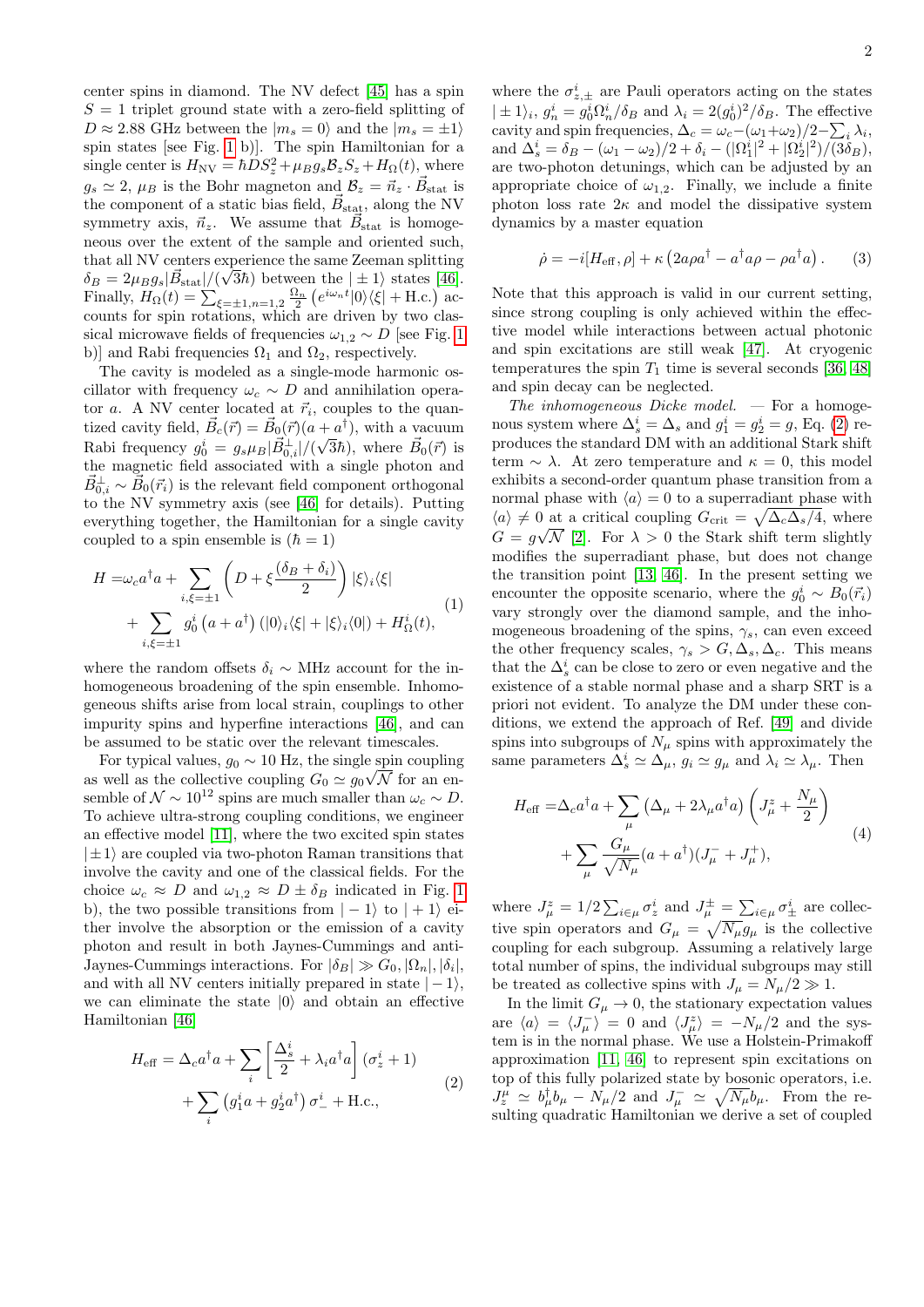equations for the mean amplitudes,

$$
\langle \dot{a} \rangle = - (i\Delta_c + \kappa) \langle a \rangle - i \sum_{\mu} G_{\mu} (\langle b_{\mu} \rangle + \langle b_{\mu}^{\dagger} \rangle), \quad (5)
$$

$$
\langle \dot{b}_{\mu} \rangle = -i \Delta_{\mu} \langle b_{\mu} \rangle - i G_{\mu} \left( \langle a \rangle + \langle a^{\dagger} \rangle \right), \tag{6}
$$

which can be written in a matrix from as  $\dot{\vec{v}} = M\vec{v}$ , where  $\vec{v} = (\langle a \rangle, \langle a^{\dagger} \rangle, \langle b_1 \rangle, \langle b_2^{\dagger} \rangle, \langle b_2 \rangle, \langle b_2^{\dagger} \rangle, \dots)^T$ . In the normal phase all eigenvalues of M have a negative real part and all system excitations are damped. The SRT occurs when the real part of one of the eigenvalues changes sign and the normal phase becomes unstable. This occurs when [\[46\]](#page-4-25)

<span id="page-2-0"></span>
$$
\lim_{\epsilon \to 0} \sum_{\mu} \frac{4G_{\mu}^2 \Delta_c \Delta_{\mu}}{(\Delta_c^2 + \kappa^2)(\Delta_{\mu}^2 + \epsilon^2)} = 1.
$$
 (7)

Assuming a sufficiently dense distribution of collective spin modes, we introduce a normalized spectral density  $\rho(\omega) = G^{-2} \sum_{\mu} G_{\mu}^2 \delta(\omega - \Delta_{\mu})$  [\[50,](#page-4-31) [51\]](#page-4-32), where  $G =$  $\sqrt{\sum_{\mu} G_{\mu}^2}$ . Then Eq. [\(7\)](#page-2-0) can be written as

<span id="page-2-1"></span>
$$
\frac{4G^2}{\Delta_c \bar{\Delta}_s (1 + \kappa^2/\Delta_c^2)} \times \mathcal{P} \int d\omega \, \frac{\bar{\Delta}_s}{\omega} \rho(\omega) = 1, \qquad (8)
$$

where  $P$  denotes the Cauchy principal value and  $\bar{\Delta}_s =$  $\langle \Delta_u \rangle$  is the average spin frequency. Eq. [\(8\)](#page-2-1) generalizes the Dicke phase transition point for systems with photon loss [\[11\]](#page-4-6) and arbitrary coupling [\[49\]](#page-4-30) and frequency distributions.

Discussion. — Fig. [2](#page-2-2) c) shows the steady state value of  $|\langle a \rangle| / \sqrt{N_c}$ , where  $N_c = (\sum_{\mu} g_{\mu} N_{\mu})^2 / G^2$  is the characteristic photon number, as a function of G and for different frequency distributions  $P(\Delta_{\mu} = \bar{\Delta}_s + \delta_{\mu})$ . For this plot we have numerically integrated the semi-classical equations of motion for the mean values of  $\langle a \rangle(t)$  and  $\langle J_{\mu}^{z,\pm} \rangle(t)$ and assumed homogeneous classical fields,  $\Omega_n^i = \Omega$ . In this case  $g_{\mu} \sim g_0^{\mu} \Omega / \delta_B$  and  $\rho(\omega) \equiv P(\omega)$ . From the distribution of bare couplings  $g_0^{\mu}$  evaluated for a typical electrode configuration [cf. Fig. [2](#page-2-2) a)],  $\delta_B = 100$  MHz and  $0 < \Omega < 20$  MHz, we obtain a maximal collective Raman coupling  $G = G_0 \Omega / \delta_B \approx 1.5$  MHz, which is consistent with experimentally observed values of  $G_0 \approx 10$ MHz [\[35,](#page-4-33) [36\]](#page-4-27). All parameters used for this calculation are detailed in [\[46\]](#page-4-25).

For a Lorentzian distribution,  $P(\omega) = (\gamma_s/2\pi)/(\omega^2 +$  $\gamma_s^2/4$ ), Eq. [\(8\)](#page-2-1) predicts a critical coupling strength

$$
G_{\rm crit} = \sqrt{\frac{\Delta_c \bar{\Delta}_s}{4} \left(1 + \frac{\kappa^2}{\Delta_c^2}\right) \left(1 + \frac{\gamma_s^2}{4\bar{\Delta}_s^2}\right)},\tag{9}
$$

which shows that the SRT occurs even in the regime of large frequency broadening,  $\gamma_s > \bar{\Delta}_s$ . Indeed, by optimizing  $\Delta_c$  and  $\bar{\Delta}_s$ , the minimal requirement for observing the SRT is a strong collective cooperativity,  $\mathcal{C}_{\mathcal{N}} = \frac{2G^2}{\kappa \gamma_s} > 1$ . In current experiments, where  $\gamma_s \approx 20$ 



<span id="page-2-2"></span>FIG. 2. (color online). Superradiant phase transition of the inhomogeneous DM. a) Total number of spins  $N_{\mu}$  with a bare spin-cavity coupling  $g_0$  for a diamond sample specified in [\[46\]](#page-4-25). All spins with higher couplings are included in the last bin. b) Discretized distribution of spin frequencies  $\Delta_{\mu}$ . The two curves approximate a Lorentzian and  $q$ -Gaussian ( $q = 1.3$ ) distribution with the same width at half maximum (FWHM)  $\gamma_s$  and centered around  $\bar{\Delta}_s$ . c) The steady state field expectation value  $|\langle a \rangle|$  is plotted as a function of the collective coupling G and for different values of  $\gamma_s$ . The dashed line indicates the result for the standard homogeneous DM, including the cavity decay, but without the Stark shift. The inset shows the critical coupling strength for the two different distributions calculated from Eq. [\(7\)](#page-2-0). The parameters used in c) are derived from the coupling and frequency distributions shown in a) and b),  $\Omega/\delta_B \leq 0.2$  and  $\Delta_c = \bar{\Delta}_s = 2\kappa = 1$  MHz. For these parameters  $N_c \approx 1.2 \times 10^{13}$  and  $\sum_{\mu} \lambda_{\mu} N_{\mu} \approx 1.2$ MHz. See text and [\[46\]](#page-4-25) for more details.

MHz [\[51,](#page-4-32) [52\]](#page-4-34), this condition can be achieved for the above mentioned couplings and  $\kappa = 0.1$  MHz. Further, in those experiments  $P(\omega)$  resembles a q–Gaussian distribution, which is shown as a second example in Fig. [2](#page-2-2) b). This slightly narrower distribution leads to lower values of  $G<sub>crit</sub>$ , which can even lie below the critical coupling obtained for a homogeneous sample.

The Dicke lattice model.  $-$  Compared to optical cavities, microwave resonators can be fabricated with almost identical frequencies and coupled together capacitively to form large 1D or 2D arrays [\[44\]](#page-4-23). Therefore, when combined with spin ensembles as described above, the current setting provides a feasible approach to implement lattice-generalizations of the DM as illustrated in Fig. [1](#page-0-0) c). For  $N_L$  coupled cavities the resulting Dicke lattice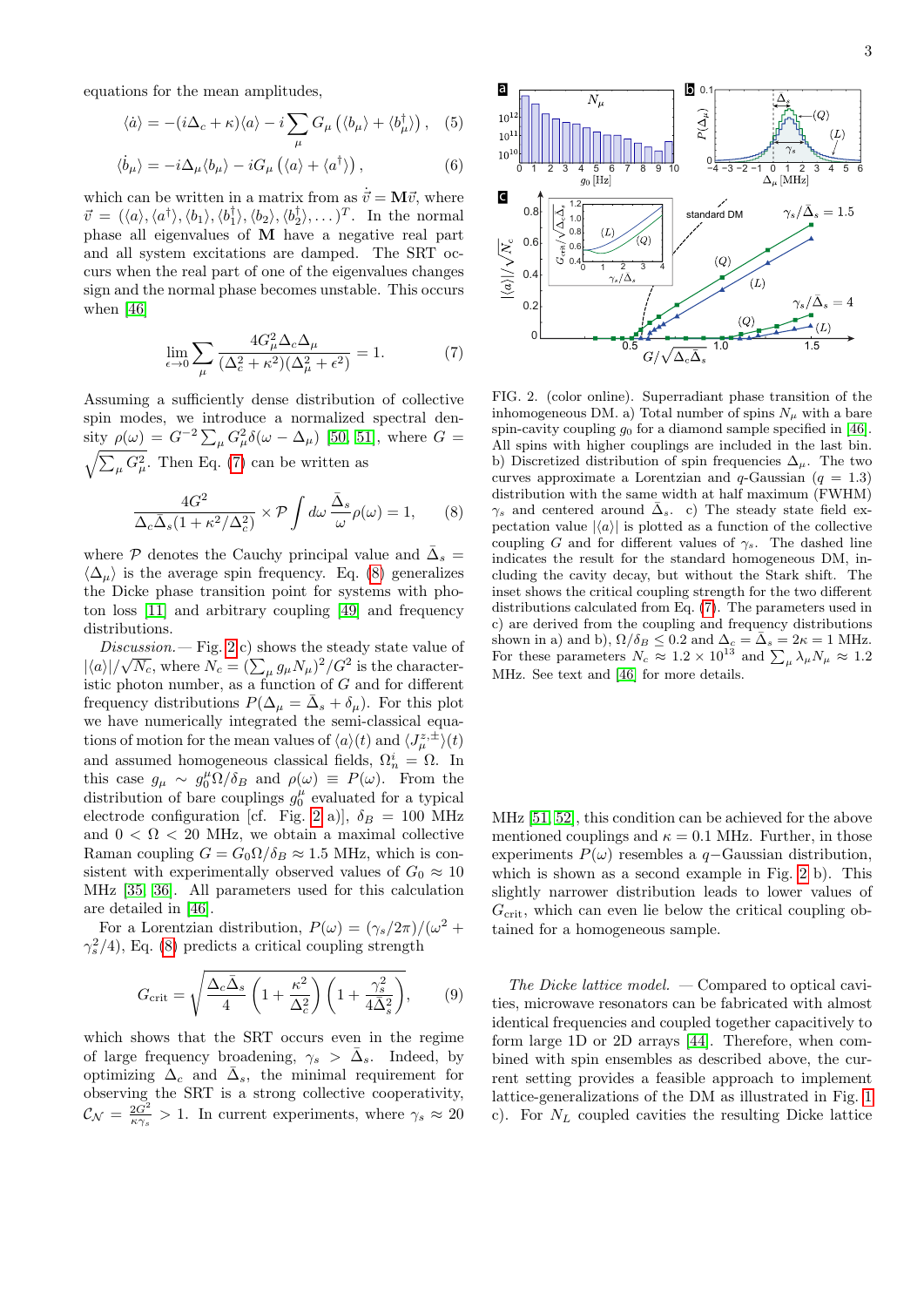

<span id="page-3-0"></span>FIG. 3. (color online). a) Steady state phase diagram of the DLM for  $\kappa/\Delta_c = 0.4$  and  $\Delta_c = \Delta_s > 0$ . The insets indicate the mean cavity photon numbers in the homogeneous and 'finite-k' superradiant phases. b) The value mogeneous and inne-**K** superradiant phases. b) The value<br>of  $|\alpha_k|^2$ , where  $\alpha_k = 1/\sqrt{N_L} \sum_{\ell=1}^{N_L} e^{ik\ell} \alpha_\ell$ , is plotted for a lattice of  $N_L = 50$  site with periodic boundary conditions and  $G = 0.45\Delta_c > G_{\text{crit}}$ . For each curve, where  $t/\Delta_c = 0.3(i), 0.32(ii), 0.37(iii), 0.45(iv),$  only one or two values at  $k = \pm k_c$  are significantly different from zero. c) The value of  $k_c$  is plotted as a function of t for  $\kappa < \Delta_c$  and  $\kappa > \Delta_c$ . The solid lines represent the analytic result discussed in the text and the red dots are the numerically evaluated values.

model (DLM) is described by the Hamiltonian

$$
H_{\text{DLM}} = \Delta_c \sum_{\ell=1}^{N_L} a_{\ell}^{\dagger} a_{\ell} - t \sum_{\ell=1}^{N_L - 1} (a_{\ell}^{\dagger} a_{\ell+1} + a_{\ell} a_{\ell+1}^{\dagger})
$$
  
+ 
$$
\sum_{\ell=1}^{N_L} \Delta_s J_{\ell}^z + \sum_{\ell=1}^{N_L} \frac{G}{\sqrt{N}} (J_{\ell}^+ + J_{\ell}^-) (a_{\ell} + a_{\ell}^{\dagger}),
$$
(10)

where  $t$  is the coupling strength between neighboring cavities. For simplicity we have in Eq. [\(96\)](#page-18-0) represented each spin ensemble by a single collective spin  $\vec{J}_{\ell}$  and neglected the Stark shift term  $\sim \lambda$ , which does not significantly change the relevant properties of this model.

As in the case of a single cavity,  $H<sub>DLM</sub>$  represents an effective model for the underlying driven interaction described by Eq. [\(1\)](#page-1-1) and Fig. [3](#page-3-0) shows the resulting nonequilibrium phase diagram of the DLM for  $\Delta_c = \Delta_s > 0$ and a finite photon loss  $2\kappa < \Delta_c$ . The different phases are characterized by the stationary values of  $\langle a_{\ell} \rangle$ , which we obtain from numerically solving the coupled semiclassical equations for  $\langle a_{\ell} \rangle$ ,  $\langle J_{\ell}^- \rangle$  and  $\langle J_{\ell}^z \rangle$  combined with a fluctuation analysis [\[46\]](#page-4-25). For  $t \to 0$  the cavities are almost decoupled and as we increase  $G$  we recover the standard SRT from the normal phase to a *homogeneous* superradiant phase with  $\langle a_{\ell} \rangle = \alpha \neq 0$ . For larger t the coupled cavities form a frequency band  $\Delta_k = \Delta_c - 2t \cos(k)$ , with quasi momentum  $k \in (-\pi, \pi]$ . This reduces the frequency of the lowest  $k = 0$  photonic mode, which then leads to an instability at a reduced critical coupling

$$
G_{\rm crit} = \frac{1}{2} \sqrt{\Delta_s (\Delta_c - 2t) \left[ 1 + \frac{\kappa^2}{(\Delta_c - 2t)^2} \right]}.
$$
 (11)

For the range of tunneling parameters  $|\Delta_c - \kappa| < 2t < \Delta_c$ , a new transition appears at a fixed critical coupling  $G_{\text{crit}} = \sqrt{\kappa \Delta_s/2}$ . This transition is driven by fluctuations with a finite quasi momentum  $k_c = \arccos(t_c/t)$ , where  $t_c = (\Delta_c - \kappa)/2$ , and results in a superradiant phase with a spatially varying field expectation value  $\langle a_{\ell} \rangle \simeq \alpha \cos(\phi_0 + k_c \ell), \ \alpha \in \mathbb{C}$ . In a homogeneous lattice the random offset  $\phi_0$  obtained in each experimental run breaks translation invariance. For larger losses,  $\kappa > \Delta_c + 2t$ , the system always favors anti-ferromagnetic ordering, i.e.,  $k_c = \pi$ . Note that the transition to a *finite* $k$  superradiant phase is absent in the equilibrium phase diagram and may be seen as a genuine non-equilibrium feature of our model [\[53\]](#page-5-0). It is related to the fact that in a dissipative system the occurrence of an unstable mode does not necessarily coincide with one of the system excitation frequencies going to zero. Similar effects of pattern formation in driven open quantum systems have been identified in [\[54,](#page-5-1) [55\]](#page-5-2)

Finally, for  $2t > \Delta_c$ , one or more of the photonic frequencies  $\Delta_k$  are negative and the normal phase becomes unstable for arbitrarily small values of G. The origin of this instability can be understood as follows: For  $G \ll |\Delta_c|, |\Delta_s|$  the coupling term  $aJ^+$  exchanges photonic and spin excitations with an energy penalty of  $\Delta_s - \Delta_k$  and combined with the photon decay, this process stabilizes the normal phase. In contrast, the coupling term  $a^{\dagger} J^+$  simultaneously creates one photonic and one spin excitation with total energy  $\Delta_k + \Delta_s$ . Since only the photon decays, this process overall populates the spin mode. From simple energy arguments we see that, whenever  $\Delta_k$  and  $\Delta_s$  have opposite signs, this second process is more favorable and destabilizes the normal phase for arbitrary small G. Our numerical results [\[46\]](#page-4-25) confirm this intuitive picture, and in this unstable regime we observe very small values of  $\alpha_{\ell}$ , while at the same time the expectation values of  $\langle J_{\ell}^- \rangle$  and  $\langle J_{\ell}^z \rangle$  exhibit large amplitude oscillations with no significant damping on the timescales of interest.

Conclusions and outlook.—In summary we have shown that hybrid quantum system arrays offer a realistic platform for studying the Dicke model, and in particular its lattice generalizations, in a natural way. The spatial continuum of degrees of freedom generated here for arrays in one or two dimensions paves the way for the experimental exploration of non-equilibrium phases and phase transitions in driven open systems. One key feature of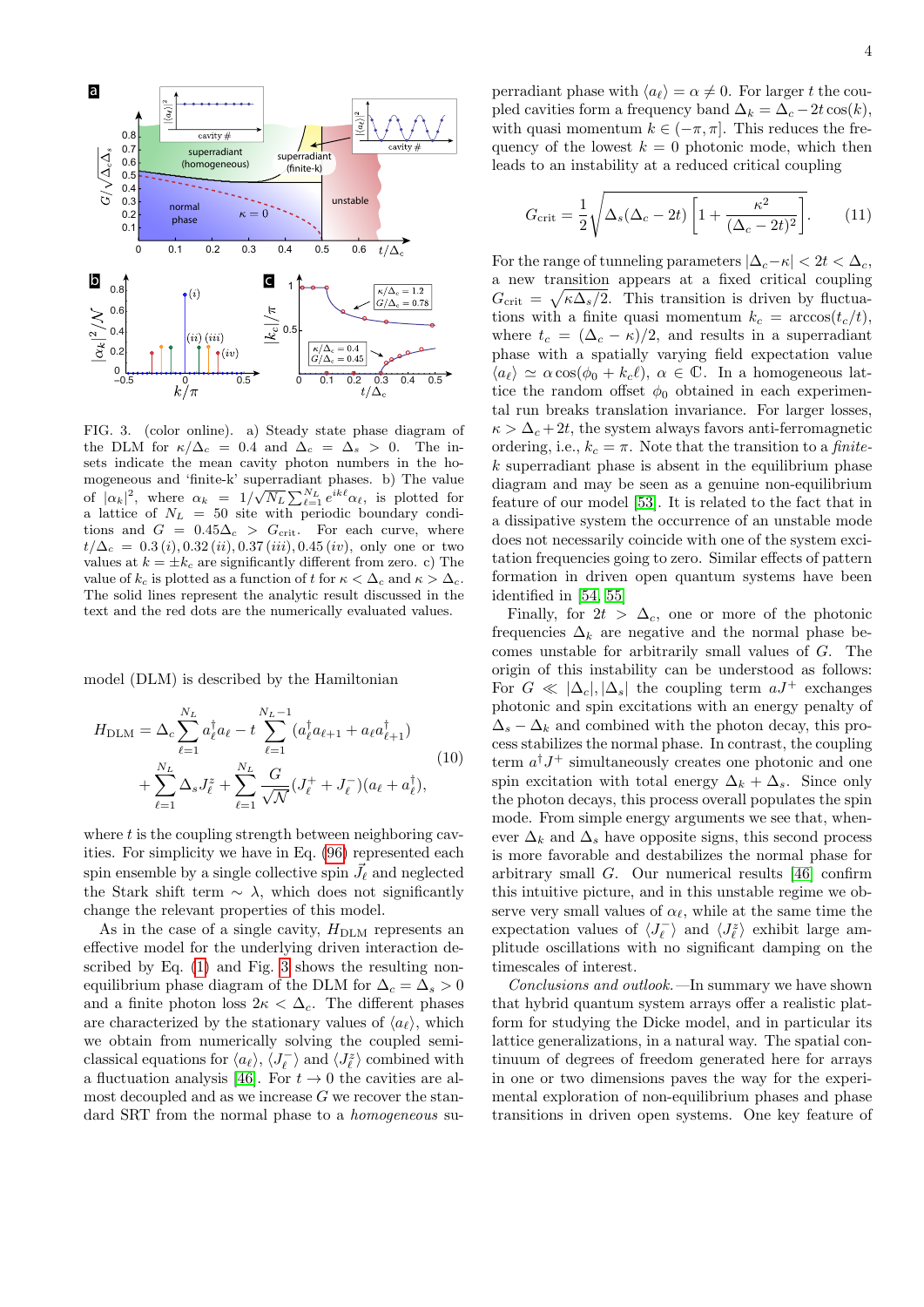the driven open lattice Dicke model identified here is the existence of a superradiant phase with additional spontaneous translation symmetry breaking, which does not have an immediate counterpart in equilibrium. Our approach can be adapted to other atomic and solid state systems with multiple spin components [\[27,](#page-4-13) [28,](#page-4-14) [39\]](#page-4-35) and spin ensembles coupled to nonlinear superconducting circuits [\[56,](#page-5-3) [57\]](#page-5-4).

Acknowledgments. The authors thank P. Bertet, P. Bushev, D. Krimer, S. Rotter, C. L. Yu and P. Zoller for stimulating discussions and input on this project. This work was supported by the European Project SIQS and the Austrian Science Fund (FWF) through SFB FO-QUS, the Doctoral School Solids4Fun (Project W1243), Project No. F4006-N16 and the START grants Y 591- N16 (PR) and Y 581-N16 (SD). J.M. acknowledges support by the TOP grant of the TU Wien. L. J. Z. acknowledges financial support from the Tsinghua Xuetang Talents Program and thanks IQOQI for hospitality.

- <span id="page-4-0"></span>[1] R. H. Dicke, Phys. Rev. **93**, 99 (1954).
- <span id="page-4-1"></span>[2] T. Brandes, Physics Reports 408, 315 (2005).
- <span id="page-4-2"></span>[3] K. Hepp and E. H. Lieb, Ann. Phys. 76, 360 (1973).
- [4] Y. K. Wang and F. T. Hioe, Phys. Rev. A 7, 831 (1973).
- <span id="page-4-3"></span>[5] C. Emary and T. Brandes, Phys. Rev. E 67, 066203 (2003).
- <span id="page-4-4"></span>[6] K. Rzazewski, K. Wodkiewicz, and W. Zakowicz, Phys. Rev. Lett. 35, 432 (1975).
- [7] J. M. Knight, Y. Aharonov, and G. T. C. Hsieh, Phys. Rev. 17, 1454 (1978).
- [8] J. Keeling, J. Phys: Cond. Mat. 19, 295213 (2007).
- [9] S. De Liberato, Phys. Rev. Lett. **112**, 016401 (2014).
- <span id="page-4-5"></span>[10] A. Vukics, T. Griesser, and P. Domokos, Phys. Rev. Lett. 112, 073601 (2014).
- <span id="page-4-6"></span>[11] F. Dimer, B. Estienne, A. S. Parkins, and H. J. Carmichael, Phys. Rev. A 75, 013804 (2007).
- [12] D. Nagy, G. Konya, G. Szirmai, and P. Domokos, Phys. Rev. Lett. 104, 130401 (2010).
- <span id="page-4-29"></span>[13] M. J. Bhaseen, J. Mayoh, B. D. Simons, and J. Keeling, Phys. Rev. A 85, 013817 (2012).
- [14] H. Ritsch, P. Domokos, F. Brennecke, and T. Esslinger, Rev. Mod. Phys. 85, 553 (2013).
- [15] P. A. Ivanov, D. Porras, S. S. Ivanov, and F. Schmidt-Kaler, J. Phys. B: At. Mol. Opt. Phys. 46, 104003 (2013).
- <span id="page-4-7"></span>[16] S. Genway, W. Li, C. Ates, B. P. Lanyon, and I. Lesanovsky, Phys. Rev. Lett. 112, 023603 (2014).
- <span id="page-4-8"></span>[17] B. Öztop, M. Bordyuh, Ö. E. Müstecaplioglu, H. E. Türeci, New J. Phys. 14, 085011 (2012).
- <span id="page-4-9"></span>[18] K. Baumann, C. Guerlin, F. Brennecke, and T. Esslinger, Nature 464, 1301 (2010).
- [19] C. Hamner, C. Qu, Y. Zhang, J. Chang, M. Gong, C. Zhang, and P. Engels, Nature Comm. 5, 4023 (2014).
- <span id="page-4-10"></span>[20] M. P. Baden, K. J. Arnold, A. L. Grimsmo, S. Parkins, M. D. Barrett, arXiv:1404.0512 (2014).
- <span id="page-4-11"></span>[21] P. Strack and S. Sachdev, Phys. Rev. Lett. 107, 277202 (2011).
- $[22]$  M. Schiro, M. Bordyuh, B. Öztop, H. E. Türeci, Phys.

Rev. Lett. 109, 053601 (2012).

- [23] M. Buchhold, P. Strack, S. Sachdev, and S. Diehl, Phys. Rev. A 87, 063622 (2013).
- [24] M. Hartmann, F. Brandao, and M. Plenio, Laser & Photonics Reviews 2, 527 (2008).
- [25] A. Tomadin and R. Fazio, J. Opt. Soc. Am. B 27, A130  $(2010)$ .
- <span id="page-4-12"></span>[26] I. Carusotto and C. Ciuti, Rev. Mod. Phys. 85, 299 (2013).
- <span id="page-4-13"></span>[27] J. Verdu, H. Zoubi, Ch. Koller, J. Majer, H. Ritsch, and J. Schmiedmayer, Phys. Rev. Lett. 103, 043603 (2009).
- <span id="page-4-14"></span>[28] P. Rabl, D. DeMille, J. M. Doyle, M. D. Lukin, R. J. Schoelkopf, and P. Zoller, Phys. Rev. Lett. 97, 033003 (2006).
- <span id="page-4-15"></span>[29] A. Imamoglu, Phys. Rev. Lett. **102**, 083602 (2009).
- [30] J. H. Wesenberg, A. Ardavan, G. A. D. Briggs, J. J. L. Morton, R. J. Schoelkopf, D. I. Schuster, and K. Mølmer, Phys. Rev. Lett. 103, 070502 (2009).
- <span id="page-4-16"></span>[31] D. Marcos, M. Wubs, J. M. Taylor, R. Aguado, M. D. Lukin, and A. S. Sørensen, Phys. Rev. Lett 105, 210501 (2010).
- <span id="page-4-17"></span>[32] G. Bensky, R. Amsüss, J. Majer, D. Petrosyan, J. Schmiedmayer, and G. Kurizki, Quant. Info. Proc. 10, 1037 (2011).
- <span id="page-4-18"></span>[33] Z.-L. Xiang, S. Ashhab, J. Q. You, and F. Nori, Rev. Mod. Phys. 85, 623 (2013).
- <span id="page-4-19"></span>[34] D. I. Schuster *et al.*, Phys. Rev. Lett. **105**, 140501 (2010).
- <span id="page-4-33"></span>[35] Y. Kubo et al. Phys. Rev. Lett. **105**, 140502 (2010).
- <span id="page-4-27"></span>[36] R. Amsüss et al., Phys. Rev. Lett.  $107$ , 060502 (2011).
- [37] X. Zhu et al., Nature **478**, 221 (2011).
- [38] V. Ranjan, G. de Lange, R. Schutjens, T. Debelhoir, J. P. Groen, D. Szombati, D. J. Thoen, T. M. Klapwijk, R. Hanson, and L. DiCarlo, Phys. Rev. Lett. 110, 067004 (2013).
- <span id="page-4-35"></span>[39] S. Probst, H. Rotzinger, S. Wünsch, P. Jung, M. Jerger, M. Siegel, A. V. Ustinov, and P. A. Bushev, Phys. Rev. Lett. 110, 157001 (2013).
- <span id="page-4-20"></span>[40] Y. Tabuchi, S. Ishino, T. Ishikawa, R. Yamazaki, K. Usami, and Y. Nakamura, arXiv:1405.1913 (2014).
- <span id="page-4-21"></span>[41] G. Chen, Z. Chen, and J. Liang, Phys. Rev. A **76**, 055803 (2007).
- [42] P. Nataf and C. Ciuti, Nature Commun. 1, 72 (2010).
- <span id="page-4-22"></span>[43] A. A. Houck, H. E. Türeci, and J. Koch, Nat. Phys.  $8$ , 292 (2012).
- <span id="page-4-23"></span>[44] D. L. Underwood, W.E. Shanks, J. Koch, and A. A. Houck, Phys. Rev. A 86, 023837 (2012).
- <span id="page-4-24"></span>[45] M. W. Doherty, N. B. Manson, P. Delaney, F. Jelezko, J. Wrachtrup, and L. C. L. Hollenberg, Physics Reports 528, 1 (2013).
- <span id="page-4-25"></span>[46] See supplementary material.
- <span id="page-4-26"></span>[47] A. Ridolfo, M. Leib, S. Savasta, and M. J. Hartmann, Phys. Rev. Lett. 109, 193602 (2012).
- <span id="page-4-28"></span>[48] J. Harrison, M. Sellars, and N. Manson, Diam. Relat. Mater. **15**, 586 (2006).
- <span id="page-4-30"></span>[49] H. Goto and K. Ichimura, Phys. Rev. A 77, 053811 (2008).
- <span id="page-4-31"></span>[50] J. H. Wesenberg, Z. Kurucz, and K. Mølmer, Phys. Rev. A 83, 023826 (2011).
- <span id="page-4-32"></span>[51] K. Sandner, H. Ritsch, R. Amsüss, Ch. Koller, T. Nöbauer, S. Putz, J. Schmiedmayer, and J. Majer, Phys. Rev. A 85, 053806 (2012)
- <span id="page-4-34"></span>[52] S. Putz, D. O. Krimer, R. Amsüss, A. Valookaran, T. Nöbauer, J. Schmiedmayer, S. Rotter, and J. Majer, arXiv:1404.4169 (2014).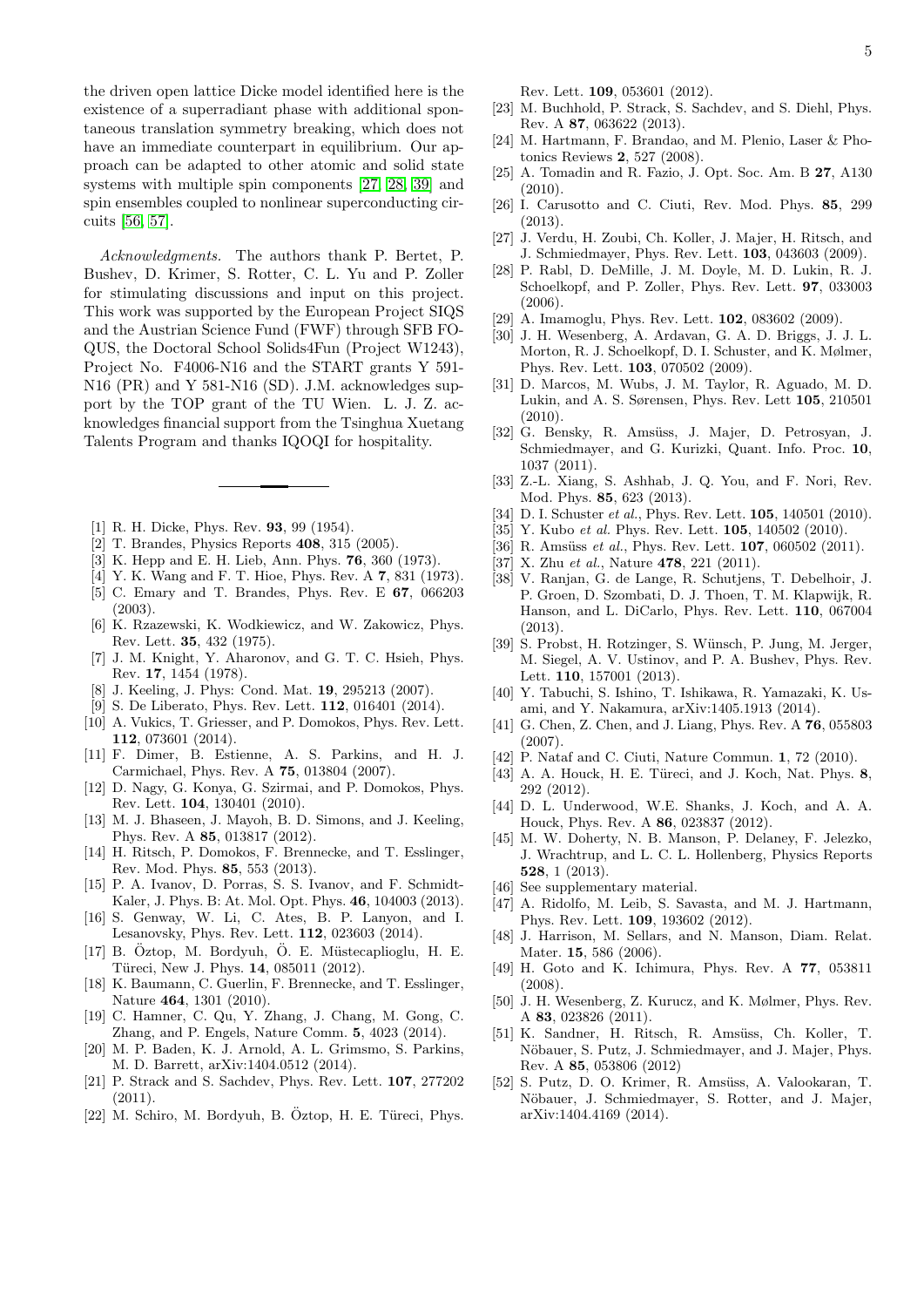- <span id="page-5-0"></span>[53] M.C. Cross and P. C. Hohenberg, Rev. Mod. Phys. 65, 851 (1993).
- <span id="page-5-1"></span>[54] S. Diehl, A. Tomadin, A. Micheli, R. Fazio and P. Zoller, Phys. Rev. Lett. 105, 015702 (2010); A. Tomadin, S. Diehl and P. Zoller, Phys. Rev. A, 83, 013611 (2011).
- <span id="page-5-2"></span>[55] T. E. Lee, S. Gopalakrishnan, and M. D. Lukin, Phys.

Rev. Lett. 110, 257204 (2013).

 $\overline{\phantom{a}}$ 

- <span id="page-5-3"></span>[56] T. Hümmer, G. M. Reuther, P. Hänggi, and D. Zueco, Phys. Rev. A 85, 052320 (2012).
- <span id="page-5-4"></span>[57] Y. Qiu, W. Xiong, L. Tian, and J. Q. You, Phys. Rev. A 89, 042321 (2014).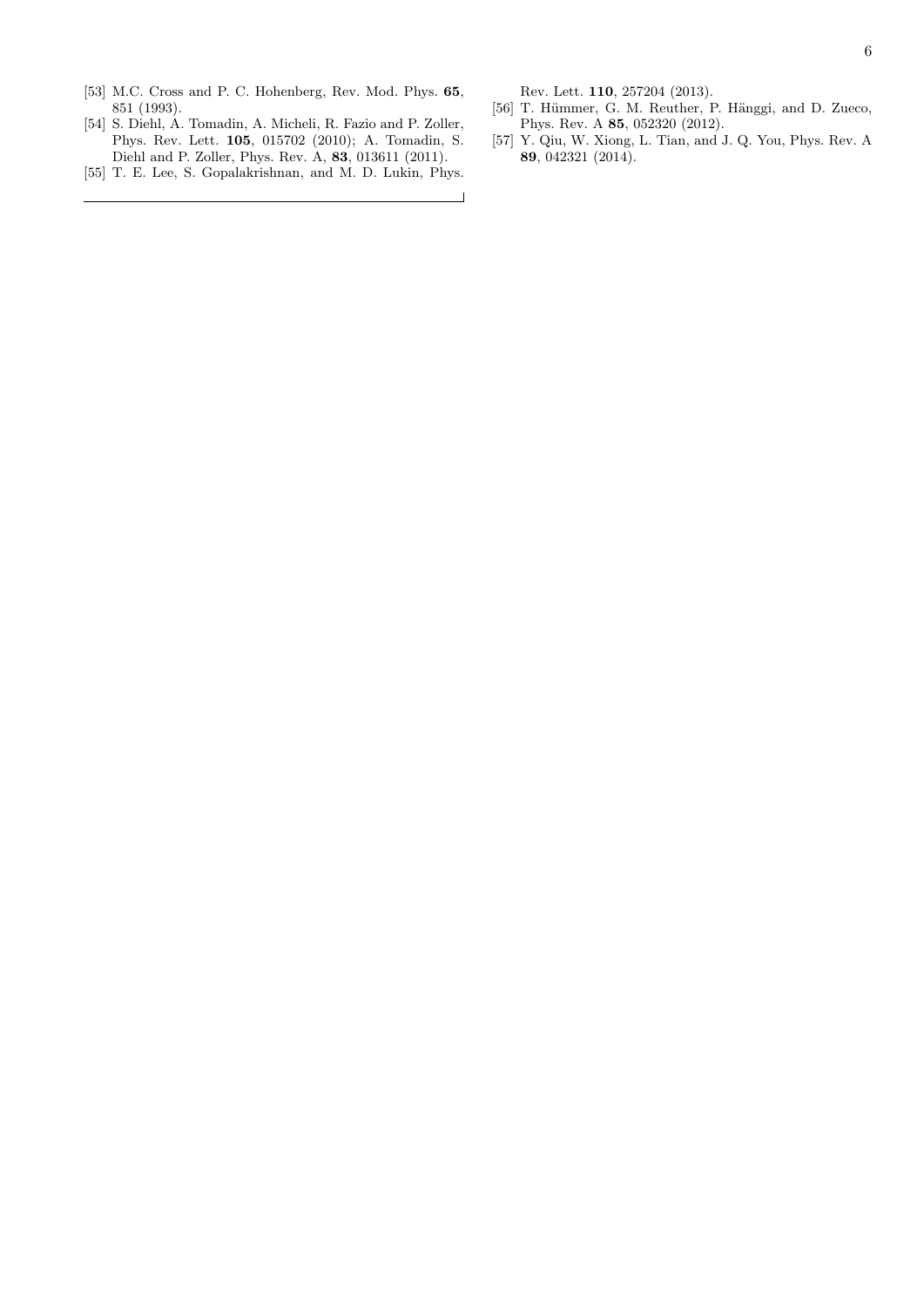# SUPPLEMENTARY MATERIAL

This supplemental material contains additional details on the model and the derivation of various results stated in the main part of the paper. In Sec. I we first present a detailed discussion of the magnetic coupling between a microwave cavity and a NV spin ensemble and in Sec. II we then derive the effective Dicke model for a single cavity. In Sec. III we analyze the superradiant phase transition of the inhomogeneous Dicke model with arbitrary coupling and frequency distributions. A detailed discussion of the parameters which are used for the numerical simulations in the main text is given in Sec. IV Finally, in Sec. V we derive the stationary phases of the Dicke lattice model.

### I. AN ENSEMBLE OF NV CENTERS COUPLED TO A TRANSMISSION LINE CAVITY

In this section we present a detailed discussion of the coupling of an ensemble of NV centers to a superconducting transmission line resonator.

### A. NV spin Hamiltonian

We start with the Hamiltonian for a single NV center in the electronic ground state in the presence of static and oscillating magnetic fields,  $\vec{B}(t)$ . In the weak field limit  $\mu_{B}g_{s}|\vec{B}(t)| \ll \hbar D$ , where  $D \approx 2.88$  GHz is the zero field splitting,  $g_s \simeq 2$  and  $\mu_B$  is the Bohr magneton, this Hamiltonian is given by [\[1\]](#page-22-0)

<span id="page-6-0"></span>
$$
H_{\rm NV} = \hbar D S_z^2 + \mu_B g_s \mathcal{B}_z S_z + \mu_B g_s (\mathcal{B}_x(t) S_x + \mathcal{B}_y(t) S_y) + H_{\rm inh}.
$$
\n(12)

Here  $\vec{S}$  is the electronic spin operator (in units of  $\hbar$ ) with components  $S_{k=x,y,z} = \vec{n}_k \cdot \vec{S}$  defined with respect to the local coordinate system  $(\vec{n}_x, \vec{n}_y, \vec{n}_z)$  of the NV center, where  $\vec{n}_z$  is aligned with its symmetry axis. The first three terms represent the zero field splitting and the coupling of the spin to static and oscillating magnetic fields, respectively. We have introduced the notation  $B_k = \vec{n}_k \cdot \vec{B}$  to distinguish the magnetic field components in the NV center fixed coordinate system from the components  $B_k = \vec{e}_k \cdot \vec{B}$  in the laboratory coordinate system  $(\vec{e}_x, \vec{e}_y, \vec{e}_z)$ . Finally, the last term in Eq.  $(12)$  is given by

$$
H_{\rm inh} = H_{\rm strain} + H_{\rm spin} + H_{\rm hyp},\tag{13}
$$

and accounts for the effect of strain, interactions with neighboring impurity spins and hyperfine interactions, respectively. As discussed in more detail below, these terms lead to random frequency shifts and therefore to an inhomogeneous broadening of the spin ensemble.

# 1. Static bias field

The NV centers can have four possible orientations within the diamond lattice and in general the external bias field will affect each of the four groups of NV centers differently. In the following we will consider the special case, where the diamond sample is cut along the  $(001)$  plane, and the bias field is applied parallel to this plane along the  $\vec{e}_z$  axis, as shown in Fig. [4](#page-7-0) a). In this case the projection  $\vec{e}_z \cdot \vec{n}_z = \pm 1/\sqrt{3}$  is the same for all NV centers, and for a static bias field  $\vec{B}_{stat} = \vec{e}_z B_{stat}$  the resulting Zeeman splitting  $\delta_B$  between the  $|\pm 1\rangle$  states is  $\delta_B = 2\mu_B g_s B_{stat}/(\sqrt{3}\hbar)$ . Splittings of up to  $\delta_B \approx 100$  MHz considered in the main text correspond to applied fields of  $B_{\text{stat}} < 50$  Gauss, which is compatible with superconducting circuits. Note that in Eq. [\(12\)](#page-6-0) we have neglected the coupling of static fields to the  $S_x$  and  $S_y$  spin components. Due to the large zero field splitting this coupling can only induce higher order corrections  $\sim \delta_B^2/D$ , and as long as these shifts are the same for all spins, we can absorb it into a redefinition of  $\delta_B$ .

### 2. Microwave fields

Near-resonant microwave fields with frequencies  $\omega_{\text{mw}} \sim D \sim 3$  GHz couple to the spin components  $S_x$  and  $S_y$ orthogonal to the NV symmetry axis. For concreteness, we assume that all microwave fields (classical and quantum)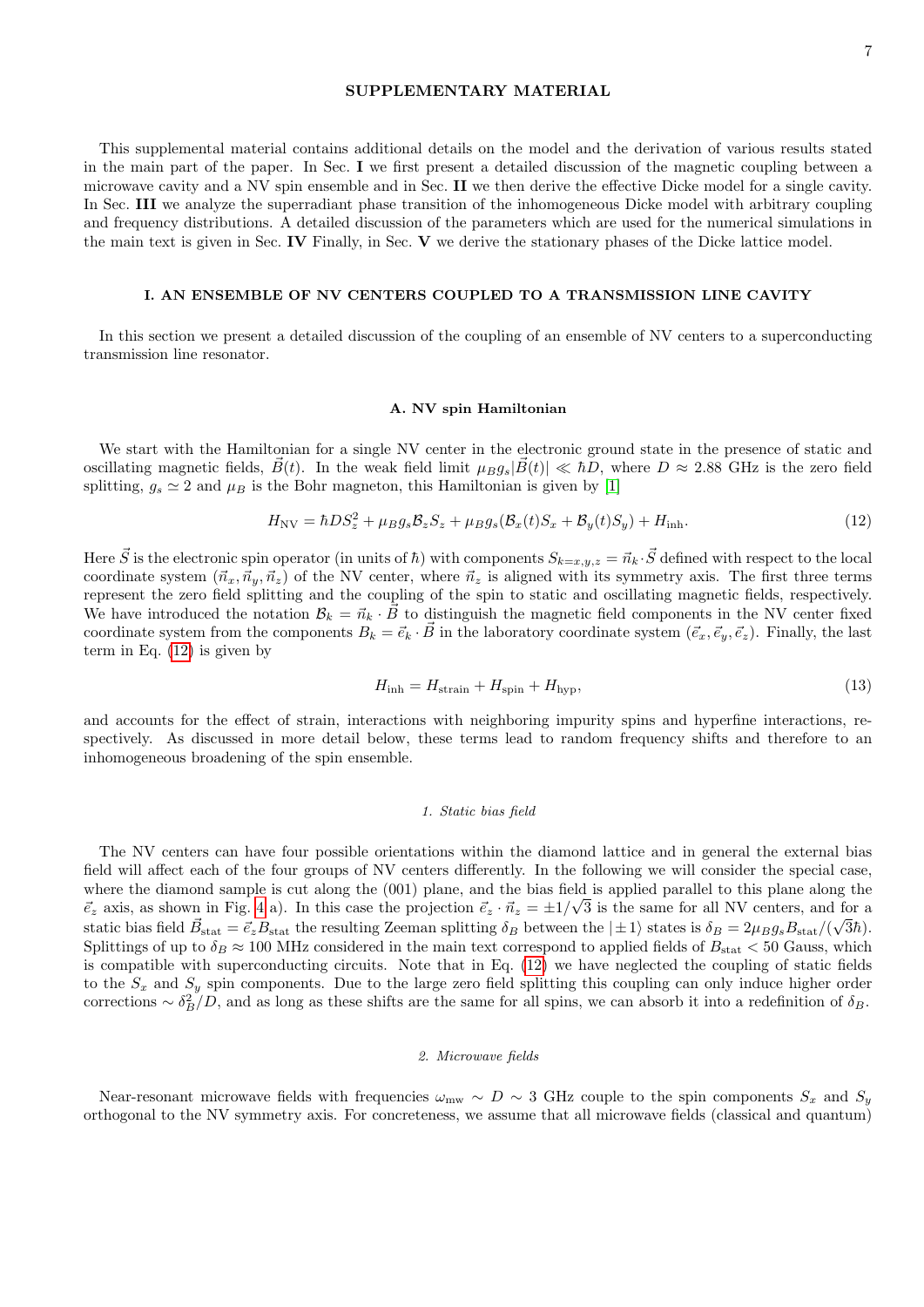

<span id="page-7-0"></span>FIG. 4. a) Orientation of the static bias field  $\vec{B}_{stat}$  (green arrows) and the oscillating microwave fields  $\vec{B}(t)$  (red arrows) relative to the diamond sample. b) The four possible NV center orientations are shown for a diamond cut along the (001) plane (N = nitrogen atom, V = vacancy). With respect to the coordinate system  $(\vec{e}_x, \vec{e}_y, \vec{e}_z)$ , the four possible orientations of the NV symmetry axis (N-V axis) are  $\vec{n}_z = (1, 1, 1)/\sqrt{3}$ ,  $\vec{n}_z = (-1, -1, 1)/\sqrt{3}$ ,  $\vec{n}_z = (1, -1, -1)/\sqrt{3}$  and  $\vec{n}_z = (-1, 1, -1)/\sqrt{3}$ .

are orthogonal to the static bias field [see Fig. [4](#page-7-0) a)]. For an oscillating field of the form  $\vec{B}(t) = (\vec{e}_x B_x + \vec{e}_y B_y) \cos(\omega_{\text{mw}}t +$  $\phi_{\text{mw}}$ ) we obtain

$$
H_{\text{mw}} = \mu_B g_s (\mathcal{B}_x S_x + \mathcal{B}_y S_y) \cos(\omega_{\text{mw}} t + \phi_{\text{mw}})
$$
  

$$
\simeq \frac{\hbar \Omega_{\text{mw}}}{2} \left[ e^{-i(\omega_{\text{mw}} t + \phi_{\text{mw}})} \left( e^{-i\theta_B} | + 1 \rangle \langle 0| + e^{i\theta_B} | - 1 \rangle \langle 0| \right) + \text{H.c.} \right] + \dots,
$$
\n(14)

where the dots represent the remaining off-resonant terms, which can be omitted by making a rotating wave approximation with respect to the large frequency  $\omega_{\rm mw} \sim D \gg \Omega_{\rm mw}$ . Here  $\Omega_{\rm mw}$  denotes the Rabi frequency of the driving field,

<span id="page-7-1"></span>
$$
\Omega_{\text{mw}} = \frac{\mu_B g_s}{\sqrt{3\hbar}} \sqrt{B_x^2 + B_y^2 \pm B_x B_y}, \qquad \tan(\theta_B) = \mathcal{B}_y / \mathcal{B}_x. \tag{15}
$$

The  $\pm$  sign in Eq. [\(15\)](#page-7-1) depends on the NV orientation, i.e. for two groups of NV centers it will be  $+$  and for the the other two groups it will be −. As described in the main text, we are interested in the case where the NV centers are driven by two classical microwave fields

$$
\vec{B}_{n=1,2}(\vec{r},t) = (B_{n,x}(\vec{r})\vec{e}_x + B_{n,y}(\vec{r})\vec{e}_y)\cos(\omega_n t + \phi_n). \tag{16}
$$

The Hamiltonian for the *i*-th NV center located at position  $\vec{r}_i$  in the sample is then given by

$$
H_{\text{NV}}^{i} = \hbar \left( D - \frac{\delta_B}{2} \right) \left| -1 \right\rangle_i \left\langle -1 \right| + \hbar \left( D + \frac{\delta_B}{2} \right) \left| +1 \right\rangle_i \left\langle +1 \right|
$$
  
+ 
$$
\sum_{n=1,2} \frac{\hbar \Omega_n^i}{2} e^{i(\omega_n t + \phi_n)} \left[ \left( e^{i\theta_n^i} |0 \right\rangle_i \left\langle +1 \right| + e^{-i\theta_n^i} |0 \right\rangle_i \left\langle -1 \right| \right) + \text{H.c.} \right] + H_{\text{inh}}^{i}, \tag{17}
$$

where the Rabi frequencies  $\Omega_n^i$  and field angles  $\theta_n^i$  are defined as in Eq. [\(15\)](#page-7-1) above with  $B_x \to B_{n,x}(\vec{r}_i)$ , etc.

# 3. Inhomogeneous broadening of the NV ensemble

The presence of local strain as well as the coupling of the NV spin to other electronic or nuclear spins in the surrounding can substantially modify the NV spin levels. Since in the present case the  $|\pm 1\rangle$  states are split by a static bias field and a direct coupling of the two states is suppressed, the main effect of these interactions can be accounted for by a random frequency splitting for each NV center,

$$
H_{\rm inh}^{i} \simeq \frac{\hbar \delta_{i}}{2} \left( |+1\rangle_{i} \langle +1| - |-1\rangle_{i} \langle -1| \right). \tag{18}
$$

The overall frequency shift,  $\delta_i = \delta_i^{\text{strain}} + \delta_i^{\text{spin}}$ , contains contributions from the strain field, electronic spins and nuclear spins.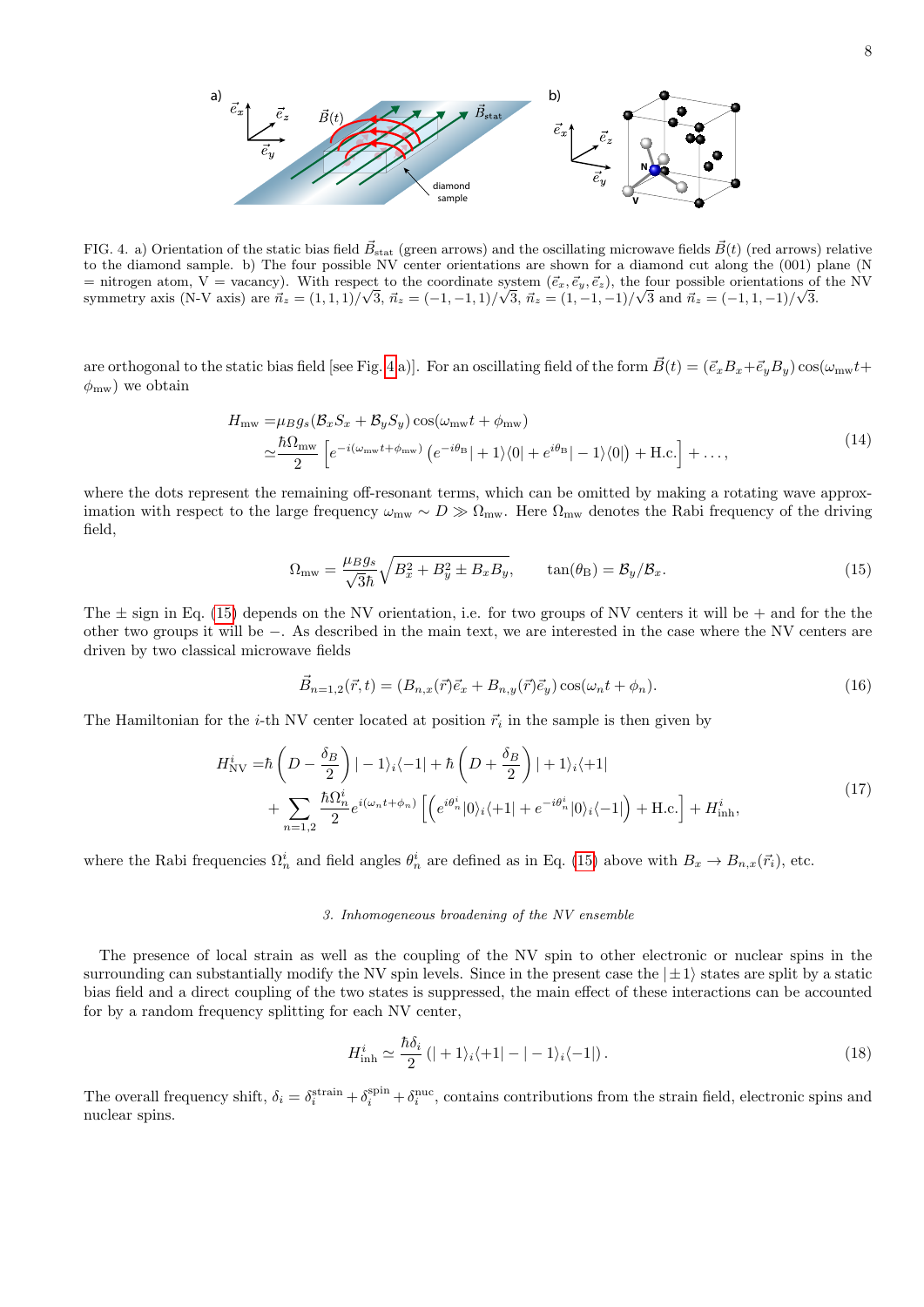$$
H_{\text{strain}} = \hbar \gamma_{\parallel} \mathcal{E}_z S_z^2 + \hbar \gamma_{\perp} \mathcal{E}_x (S_x^2 - S_y^2) + \hbar \gamma_{\perp} \mathcal{E}_y (S_x S_y + S_y S_x)
$$
  
=  $\hbar \gamma_{\parallel} \mathcal{E}_z (| + 1\rangle\langle +1| + |-1\rangle\langle -1|) + \hbar \gamma_{\perp} [(\mathcal{E}_x - i\mathcal{E}_y)| + 1\rangle\langle -1| + (\mathcal{E}_x + i\mathcal{E}_y)| - 1\rangle\langle +1|].$  (19)

Here  $\mathcal{E}_k$  are the components (in the NV center fixed coordinate system) of the local strain field, and  $\gamma_{\parallel}$  and  $\gamma_{\perp}$  are frequency shifts per unit of strain. In the absence of a magnetic bias field, the transverse coupling leads to a frequency splitting of the  $|\pm 1\rangle$  - manifold by  $2\gamma_{\perp}|\mathcal{E}_x + i\mathcal{E}_y|$ . Typical values for  $\gamma_{\perp}|\mathcal{E}|$  are around a few MHz [\[3\]](#page-22-2). However, in the presence of a magnetic bias, this coupling is suppressed and only induces a second order shift of

$$
\delta^{\text{strain}} = \frac{2\gamma_{\perp}^2 |\mathcal{E}_x + i\mathcal{E}_y|^2}{\delta_B} \lesssim \text{MHz},\tag{20}
$$

between the  $|\pm 1\rangle$  states. The strain component parallel to the NV axis will lead to a linear, but common shift of the  $|\pm 1\rangle$  states, which only weakly influences the two-photon Raman coupling strength, but not the relative detuning between the two excited spin states. Therefore, this parallel strain shift is less important for the current proposal and is neglected in the following.

Spin-spin interactions. The NV center spins will interact with other paramagnetic impurities such as nitrogen atoms with an unpaired electronic spin  $S = 1/2$  (for current samples with high NV densities typically only 10-20% of the nitrogen atoms are converted into NV impurities). The coupling of a single NV center to the surrounding impurity spins is given by  $[4, 5]$  $[4, 5]$ 

$$
H_{\rm spin} = \hbar \sum_{j} S_{z} \mathbf{D}_{j}^{z} \vec{S}_{j}(t). \tag{21}
$$

Here  $\vec{S}_j$  is the spin operator of the j-th impurity spin located at a distance  $\vec{r}_j$  away from the NV center and

$$
\mathbf{D}_{j}^{z} = \frac{\mu_{0}g_{s}^{2}\mu_{B}^{2}}{4\pi\hbar} \frac{3(\vec{n}_{j}\cdot\vec{n}_{z})\vec{n}_{j} - \vec{n}_{z}}{|\vec{r}_{j}|^{3}},
$$
\n(22)

where  $\vec{n}_j = \vec{r}_j/|\vec{r}_j|$ . For an estimate of the typical splitting  $\delta^{spin}$  due to spin-spin interactions, we can simply take twice the value of the dipole coupling strength at the mean distance  $r_0 = (3/(4\pi n_N))^{1/3}$ , where  $n_N$  is the density of nitrogen spins. We obtain

$$
\delta^{\text{spin}} = \frac{2\mu_0 g_s^2 \mu_B^2}{4\pi \hbar r_0^3} S.
$$
\n(23)

For  $S = 1/2$  and  $n_N = 10^{19}$  cm<sup>-3</sup> we obtain values of about  $\delta^{\text{spin}} \approx 2.3$  MHz.

Hyperfine interactions. Apart from interactions with other electronic spins, the NV spin is affected by hyperfine interactions with nearby nuclear spins. The naturally dominant <sup>14</sup>N isotope (natural abundance ~ 99.6%) has a nuclear spin I = 1. In addition, <sup>13</sup>C atoms in the diamond lattice with natural abundance of ~ 1.1% have a nuclear spin  $I = 1/2$ . The resulting hyperfine coupling is [\[6\]](#page-22-5)

$$
H_{\rm hyp} = \vec{S} \mathcal{A}_N \vec{I}_N + \sum_j \vec{S} \mathcal{A}_C^j \vec{I}_C^j,\tag{24}
$$

where  $\vec{I}_N$  is the operator of the nitrogen nuclear spin, the  $\vec{I}_C^j$  denote the operators for the surrounding carbon spins and  $\mathcal{A}_N$  and  $\mathcal{A}_C^j$  are the corresponding hyperfine tensors. Under a secular approximation the coupling to  $S_x$  and  $S_y$ can be neglected, and assuming that the nuclear spins are static over the relevant timescales we can approximately write

$$
H_{\rm hyp} \simeq \frac{\hbar \delta^{\rm nuc}}{2} S_z, \qquad \delta^{\rm nuc} = 2 \left( A_N m_N + \sum_j m_C^j A_C^j \right). \tag{25}
$$

The coupling to the <sup>14</sup>N nuclear spin is well characterized and leads to splitting of the  $|0\rangle \leftrightarrow |+1\rangle$  ESR line into three lines  $m_N = 0, \pm 1$  separated by  $A_N \approx 2.16$  MHz [\[6,](#page-22-5) [7\]](#page-22-6). This corresponds to a relative splitting of 4.3 MHz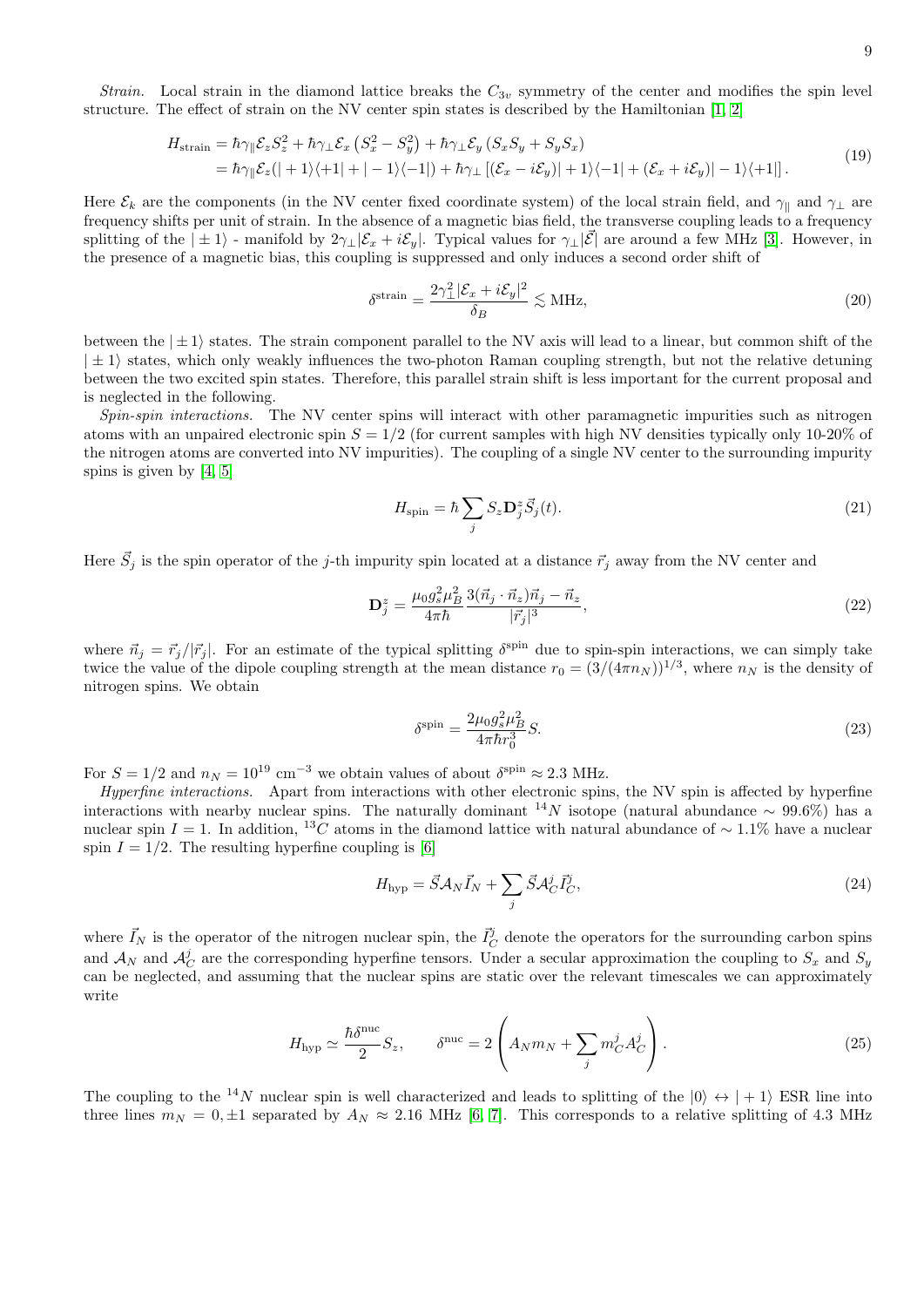10

the position of the <sup>13</sup>C atom in the diamond lattice. A <sup>13</sup>C atom located directly next to the vacancy results in a hyperfine shift of the  $|\pm 1\rangle$  states of  $A_C \sim 130$  MHz [\[7\]](#page-22-6). Therefore, approximately 3% of the NV centers are shifted far out of resonance and do not play a role in our model. The hyperfine shifts due to  ${}^{13}C$  atoms on the other lattice sites have been investigated in two recent experimental works [\[6,](#page-22-5) [8\]](#page-22-7). In Ref. [\[6\]](#page-22-5) the ESR splitting of 400 defect centers has been studied. The authors found that roughly 75% of the centers only show the <sup>14</sup>N splitting and only ∼ 15% exhibit a <sup>13</sup>C splitting which is larger than 2 MHz, with values up to 14 MHz. Note that all these values refer to the splitting of the  $|0\rangle \leftrightarrow |+1\rangle$  ESR line, and the corresponding values of the excited state splitting  $\delta^{\text{nuc}}$  are by a factor of 2 larger.

Summary. From the above estimates we expect the inhomogeneous frequency distribution  $\delta_i$  of a dense NV center ensemble to consist of three main hyperfine peaks at  $(0, \pm 1) \times 4.4$  MHz, which are smeared out by a couple of MHz by spin-spin interactions and residual strain induced shifts. Current experiments with high density NV samples are rather consistent with a smooth frequency distribution with an inhomogeneous linewidth (FWHM) of about  $\gamma_s \sim 20$  MHz [\[9,](#page-22-8) [10\]](#page-22-9) and the  $14N$ -splitting is not resolved. This broad distribution is most likely due to a higher density of impurity spins than assumed in our estimates and can probably be improved with better sample preparation techniques. In Sec. IV below we present more details on the frequency distributions assumed for the numerical calculations in the main text.

### B. NV ensemble coupled to a microwave cavity

In our proposal the diamond sample is placed above a superconducting stripline cavity and in addition to the externally applied classical magnetic fields, the NV centers spins will also couple to the quantized field of the microwave resonator. The total Hamiltonian for this system is

$$
H = \hbar\omega_c a^\dagger a + \sum_i H^i_{\text{NV}}(t) + H_{\text{int}},\tag{26}
$$

where  $H_{\text{int}}$  accounts for the magnetic coupling between the NV centers and the cavity field. The quantized magnetic field associated with the cavity mode is

$$
\vec{B}(\vec{r}) = \vec{B}_0(\vec{r})(a + a^\dagger),\tag{27}
$$

where  $\vec{B}_0(\vec{r})$  is the magnetic field distribution per microwave photon. By assuming that also  $\vec{B}_0(\vec{r}) \perp \vec{e}_z$  and making a rotating wave approximation with respect to  $\omega_c \sim D$  we obtain

$$
H_{\rm int} = \sum_{i} \hbar g_0^i \left[ a^\dagger \left( e^{i\theta_0^i} |0\rangle_i \langle +1| + e^{-i\theta_0^i} |0\rangle_i \langle -1| \right) + \text{H.c.} \right],\tag{28}
$$

where in analogy to the classical fields we have introduced the couplings

$$
g_0^i = \frac{\mu_B g_s}{\sqrt{3\hbar}} \sqrt{B_{0,x}^2(\vec{r}_i) + B_{0,y}^2(\vec{r}_i) \pm B_{0,x}(\vec{r}_i)B_{0,y}(\vec{r}_i)},\tag{29}
$$

and the phases  $\tan(\theta_0^i) = \mathcal{B}_{0,y}(\vec{r}_i)/\mathcal{B}_{0,x}(\vec{r}_i)$ . All together, the full Hamiltonian for the coupled NV ensemble - cavity system reads  $(\hbar = 1)$ 

$$
H = \omega_c a^\dagger a + \sum_i \left( D - \frac{\delta_B^i}{2} \right) | - 1\rangle_i \langle -1 | + \left( D + \frac{\delta_B^i}{2} \right) | + 1\rangle_i \langle +1 |
$$
  
+ 
$$
\sum_i \sum_{n=1,2} \frac{\Omega_n^i}{2} \left[ e^{i(\omega_n t + \phi_n)} \left( e^{i\theta_n^i} |0\rangle_i \langle +1 | + e^{-i\theta_n^i} |0\rangle_i \langle -1 | \right) + \text{H.c.} \right]
$$
  
+ 
$$
\sum_i g_0^i \left[ a^\dagger \left( e^{i\theta_0^i} |0\rangle_i \langle +1 | + e^{-i\theta_0^i} |0\rangle_i \langle -1 | \right) + \text{H.c.} \right],
$$
  
(30)

<span id="page-9-0"></span>where the frequency splittings  $\delta_B^i = \delta_B + \delta_i$  include the random frequency offsets  $\delta_i$  discussed above.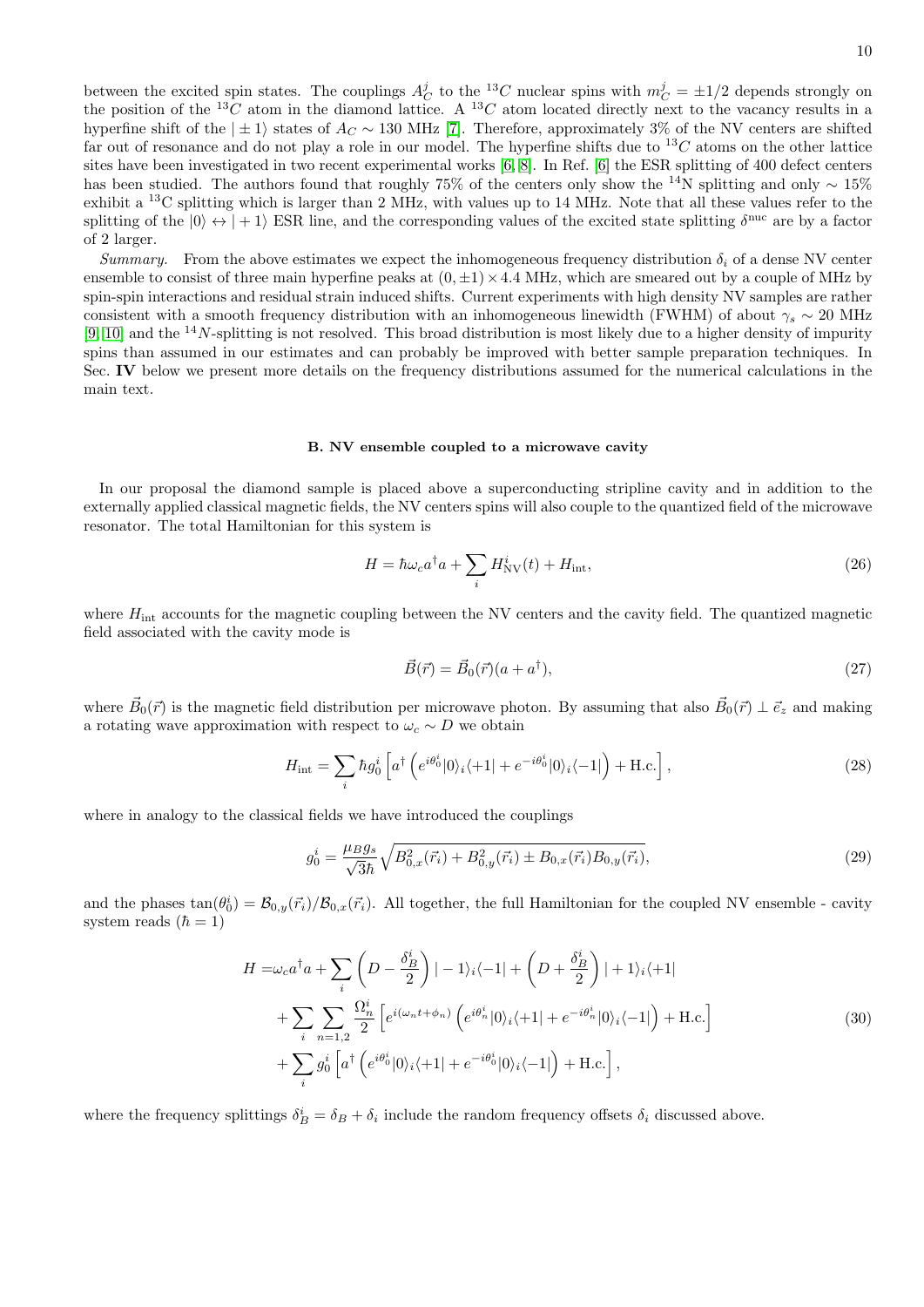# II. EFFECTIVE DICKE HAMILTONIAN

This section details the derivation of the effective Hamiltonian given in Eq. (2) of the main text. Our starting point is Hamiltonian [\(30\)](#page-9-0), which contains two driving fields with different frequency, so the time dependence cannot be simply eliminated by changing to a rotating frame. To perform a systematic perturbation theory we convert the time-dependent Hamiltonian into a time-independent Hamiltonian by formally replacing the two classical fields by two additional cavities with operators  $a_1$  and  $a_2$  and frequencies  $\omega_1$  and  $\omega_2$ , respectively. Then

$$
H = \sum_{n=0,1,2} \omega_n a_n^{\dagger} a_n + \sum_i \left( D - \frac{\delta_B^i}{2} \right) | - 1 \rangle_i \langle -1 | + \left( D + \frac{\delta_B^i}{2} \right) | + 1 \rangle_i \langle +1 |
$$
  
+ 
$$
\sum_{n=0,1,2} \sum_i g_n^i \left( a_n^{\dagger} e^{i\theta_n^i} |0 \rangle_i \langle +1 | + a_n e^{-i\theta_n^i} | + 1 \rangle_i \langle 0 | + a_n^{\dagger} e^{-i\theta_n^i} |0 \rangle_i \langle -1 | + a_n e^{i\theta_n^i} | - 1 \rangle_i \langle 0 | \right), \tag{31}
$$

<span id="page-10-0"></span>where for a notational purpose we have set  $a_0 \equiv a$ ,  $\omega_0 \equiv \omega_c$  and  $g_0^i \equiv g_0^i$ . After performing the perturbation theory, the original system can be recovered by assuming that the modes  $a_1$  and  $a_2$  are each prepared in a large coherent state  $|\alpha_{1,2}(t)\rangle$ , such that

$$
g_n^i \langle \alpha_i(t) | a | \alpha_i(t) \rangle = \frac{\Omega_n^i}{2} e^{-i(\omega_n t + \phi_n)}, \tag{32}
$$

and at the same time taking the limit  $g_{1,2}^i \rightarrow 0$ .

We write the time independent Hamiltonian [\(31\)](#page-10-0) as  $H = H_0 + H_g$ , where

$$
H_0 = \sum_{n=0,1,2} \omega_n a_n^{\dagger} a_n + \sum_i \omega_-^i \vert -1 \rangle_i \langle -1 \vert + \omega_+^i \vert +1 \rangle_i \langle +1 \vert, \tag{33}
$$

and  $\omega_{\pm}^i = D \pm \delta_B^i/2$ . The coupling term is

$$
H_g = \sum_{n=0,1,2} \sum_i g_n^i \left( a_n^\dagger e^{i\theta_n^i} |0\rangle_i \langle +1| + a_n e^{-i\theta_n^i} |+1\rangle_i \langle 0| + a_n^\dagger e^{-i\theta_n^i} |0\rangle_i \langle -1| + a_n e^{i\theta_n^i} |-1\rangle_i \langle 0| \right). \tag{34}
$$

We then use a Schrieffer-Wolff transformation to eliminate the linear coupling  $H<sub>g</sub>$  and derive an effective second order Hamiltonian for the  $|\pm 1\rangle$  manifold. The transformation is given by

$$
\tilde{H} = UHU^{\dagger}, \qquad U = e^{iS}, \tag{35}
$$

and

$$
\tilde{H} = H_0 + H_g + i[S, H_0] + i[S, H_g] - \frac{1}{2}[S, [S, H_0]] + \dots
$$
\n(36)

We choose  $i[S, H_0] = -H_g$ , such that

$$
\tilde{H} = H_0 + \frac{i}{2} [S, H_g] + \mathcal{O}(g^3).
$$
\n(37)

For the operator  $S$  we make the ansatz

$$
S = i \sum_{n=0,1,2} \sum_{i} \left[ a_n^{\dagger} \left( \alpha_{n,+}^{i} |0\rangle_i \langle +1| + \alpha_{n,-}^{i} |0\rangle_i \langle -1| \right) - \text{H.c.} \right]. \tag{38}
$$

The condition  $i[S, H_0] = -H_g$  is satisfied by

$$
\alpha_{n,\pm}^i = \frac{\mathbf{g}_n^i}{\left(\omega_{\pm}^i - \omega_n\right)} e^{\pm i\theta_n^i}.\tag{39}
$$

To evaluate the remaining commutator we group operators as  $S = i \sum_n (a_n^{\dagger} B_n - a_n B_n^{\dagger})$  and  $H_g = \sum_n (a_n C_n^{\dagger} + a_n^{\dagger} C_n)$ . Then

$$
\frac{i}{2}[S, H_g] = \frac{1}{2} \sum_{n,m} \left( \left[ a_n B_n^{\dagger}, a_m^{\dagger} C_m \right] + \text{H.c.} \right)
$$
\n
$$
= \frac{1}{2} \sum_{n,m} \left( a_n a_m^{\dagger} \left[ B_n^{\dagger}, C_m \right] + \delta_{n,m} C_m B_n^{\dagger} + \text{H.c.} \right). \tag{40}
$$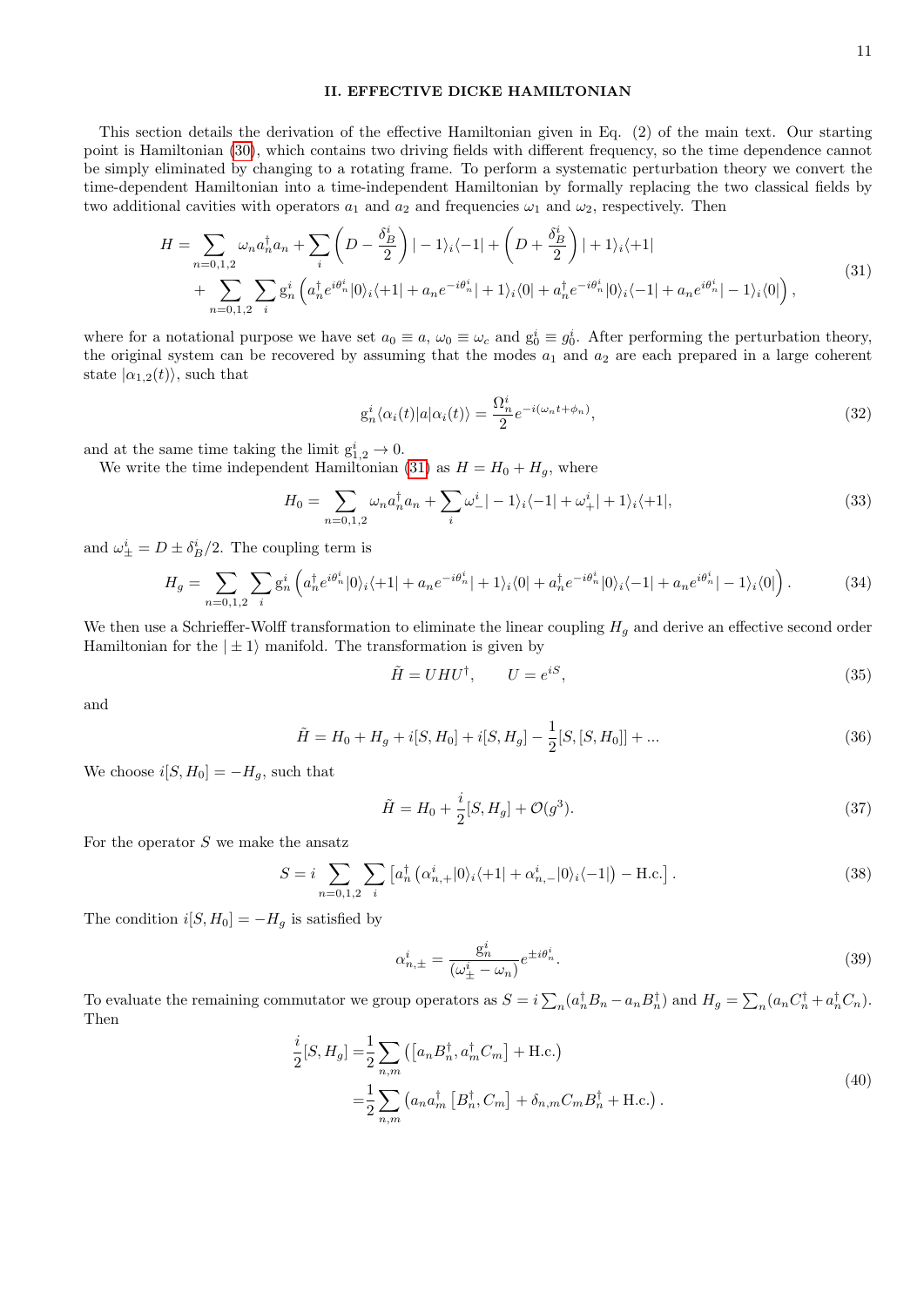In our final model we are only interested in the  $|\pm 1\rangle$  subspace and we can omit all terms in the effective Hamiltonian which affect the ground state  $|0\rangle$ . By denoting by  $\mathbb{P}_1$  the projector on the  $m_s = \pm 1$  subspace we obtain  $\mathbb{P}_1 C_m B_n^{\dagger} \mathbb{P}_1 = 0$ and

$$
\mathbb{P}_{1}\left[B_{n}^{\dagger},C_{m}\right]\mathbb{P}_{1} = \sum_{i}\left( (\alpha_{n,+}^{i})^{*}\mathbf{g}_{m}^{i}e^{i\theta_{m}^{i}}| + 1 \rangle_{i}\langle +1| + (\alpha_{n,-}^{i})^{*}\mathbf{g}_{m}^{i}e^{-i\theta_{m}^{i}}| - 1 \rangle_{i}\langle -1| + (\alpha_{n,+}^{i})^{*}\mathbf{g}_{m}^{i}e^{-i\theta_{m}^{i}}| + 1 \rangle_{i}\langle -1| + (\alpha_{n,-}^{i})^{*}\mathbf{g}_{m}^{i}e^{i\theta_{m}^{i}}| - 1 \rangle_{i}\langle +1| \right).
$$
\n
$$
(41)
$$

For a further simplification of the final result we use the fact that in the configuration of interest all the cavity frequencies are far detuned from each other and also the states  $|\pm 1\rangle$  are detuned by a large frequency offset  $\delta_B$ . This allows us to eliminate all energy non-conserving terms. Specifically, we consider a configuration, where the frequencies are approximately tuned to  $\omega_0 \approx D$  and  $\omega_1 \approx D + \delta_B$ ,  $\omega_2 \approx D - \delta_B$ . In this case we obtain

$$
H_{\text{eff}} = \mathbb{P}_1 \left( H_0 + \frac{i}{2} [S, H_g] \right) \mathbb{P}_1 = H_0 + H_{\text{stark}} + H_{\text{int}}, \tag{42}
$$

where

$$
H_{\text{stark}} = \sum_{n} \left( a_n^{\dagger} a_n + 1 \right) \sum_{i} \left( (\alpha_{n,+}^{i})^* g_n^i e^{i \theta_n^i} \right) + 1 \rangle_i \langle +1 | + (\alpha_{n,-}^{i})^* g_n^i e^{-i \theta_n^i} \right) - 1 \rangle_i \langle -1 | \right), \tag{43}
$$

and

$$
H_{\rm int} = \sum_{i} \tilde{g}_1^i \left( a_0^{\dagger} a_1 e^{-i(\theta_1^i + \theta_0^i)} | + 1 \rangle_i \langle -1 | + \text{H.c.} \right) + \tilde{g}_2^i \left( a_0^{\dagger} a_2 e^{i(\theta_2^i + \theta_0^i)} | - 1 \rangle_i \langle +1 | + \text{H.c.} \right). \tag{44}
$$

In this last term we have introduced the effective Raman couplings

$$
\tilde{g}_1^i = \frac{1}{2} \left( \frac{g_1^i g_0^i}{\omega_-^i - \omega_0} + \frac{g_1^i g_0^i}{\omega_+^i - \omega_1} \right), \qquad \tilde{g}_2^i = \frac{1}{2} \left( \frac{g_2^i g_0^i}{\omega_+^i - \omega_0} + \frac{g_2^i g_0^i}{\omega_-^i - \omega_2} \right).
$$
\n(45)

We now replace the modes  $a_1$  and  $a_2$  by their classical mean values,  $g_n^i a_n \to \Omega_n^i e^{-i(\omega_n t + \phi_n)}/2$ , as described above. Assuming  $\omega_{\pm}^i \approx D \pm \delta_B/2$ ,  $\omega_0 \approx D$  and  $\omega_1 \approx D + \delta_B$ ,  $\omega_2 \approx D - \delta_B$ , we obtain

$$
H_{\text{stark}} = \sum_{i} \left( \Delta_{+}^{i} |+1\rangle_{i} \langle +1| + \Delta_{-}^{i} |-1\rangle_{i} \langle -1| \right) + \sum_{i} \lambda_{i} \left( a^{\dagger} a + 1 \right) (|+1\rangle_{i} \langle +1| - |-1\rangle_{i} \langle -1|), \tag{46}
$$

where

$$
\Delta_{+}^{i} = \frac{|\Omega_{2}^{i}|^{2}}{6\delta_{B}} - \frac{|\Omega_{1}^{i}|^{2}}{2\delta_{B}}, \qquad \Delta_{-}^{i} = \frac{|\Omega_{2}^{i}|^{2}}{2\delta_{B}} - \frac{|\Omega_{1}^{i}|^{2}}{6\delta_{B}}, \qquad \lambda_{i} = \frac{2(g_{0}^{i})^{2}}{\delta_{B}}.
$$
\n(47)

For the coupling term we obtain

$$
H_{\rm int} = \sum_{i} g_1^i \left( a_0 e^{i(\omega_1 t + \phi_1)} e^{+i(\theta_1^i + \theta_0^i)} | - 1 \rangle_i \langle + 1| + a_0^{\dagger} e^{-i(\omega_1 t + \phi_1)} e^{-i(\theta_1^i + \theta_0^i)} | + 1 \rangle_i \langle -1| \right) + g_2^i \left( a_0 e^{i(\omega_2 t + \phi_2)} e^{-i(\theta_2^i + \theta_0^i)} | + 1 \rangle_i \langle -1| + a_0^{\dagger} e^{-i(\omega_2 t + \phi_2)} e^{i(\theta_2^i + \theta_0^i)} | - 1 \rangle_i \langle + 1| \right),
$$
\n
$$
(48)
$$

where now

$$
g_1^i = \frac{g_0^i \Omega_1^i}{4} \left( \frac{1}{\omega_-^i - \omega_0} + \frac{1}{\omega_+^i - \omega_1} \right) \simeq -\frac{g_0^i \Omega_1^i}{\delta_B}, \qquad g_2^i = \frac{g_0^i \Omega_2^i}{4} \left( \frac{1}{\omega_+^i - \omega_0} + \frac{1}{\omega_-^i - \omega_2} \right) \simeq +\frac{g_0^i \Omega_2^i}{\delta_B}.
$$
 (49)

For concreteness we set  $\phi_1 = \pi$  and  $\phi_2 = 0$ . Further, by assuming that the two classical microwave fields have the same field distribution, we have  $\theta_1^i = \theta_2^i$ , and in this case also all the  $\theta_n^i$  can be absorbed by redefining  $e^{-i(\theta_1^i + \theta_0^i)}$  + 1)<sub>i</sub> →  $| + 1\rangle_i$ . Then, all together we obtain the effective Hamiltonian

$$
H_{\text{eff}} = \omega_c a^{\dagger} a + \sum_{i} \left[ \frac{(\omega_+^i - \omega_-^i + \Delta_+^i - \Delta_-^i)}{2} + \lambda_i a^{\dagger} a \right] (| + 1\rangle_i \langle +1| - | -1\rangle_i \langle -1|) + \sum_{i} g_1^i \left( a_0 e^{i\omega_1 t} | -1\rangle_i \langle +1| + a_0^{\dagger} e^{-i\omega_1 t} | +1\rangle_i \langle -1| \right) + g_2^i \left( a_0 e^{i\omega_2 t} | +1\rangle_i \langle -1| + a_0^{\dagger} e^{-i\omega_2 t} | -1\rangle_i \langle +1| \right),
$$
\n(50)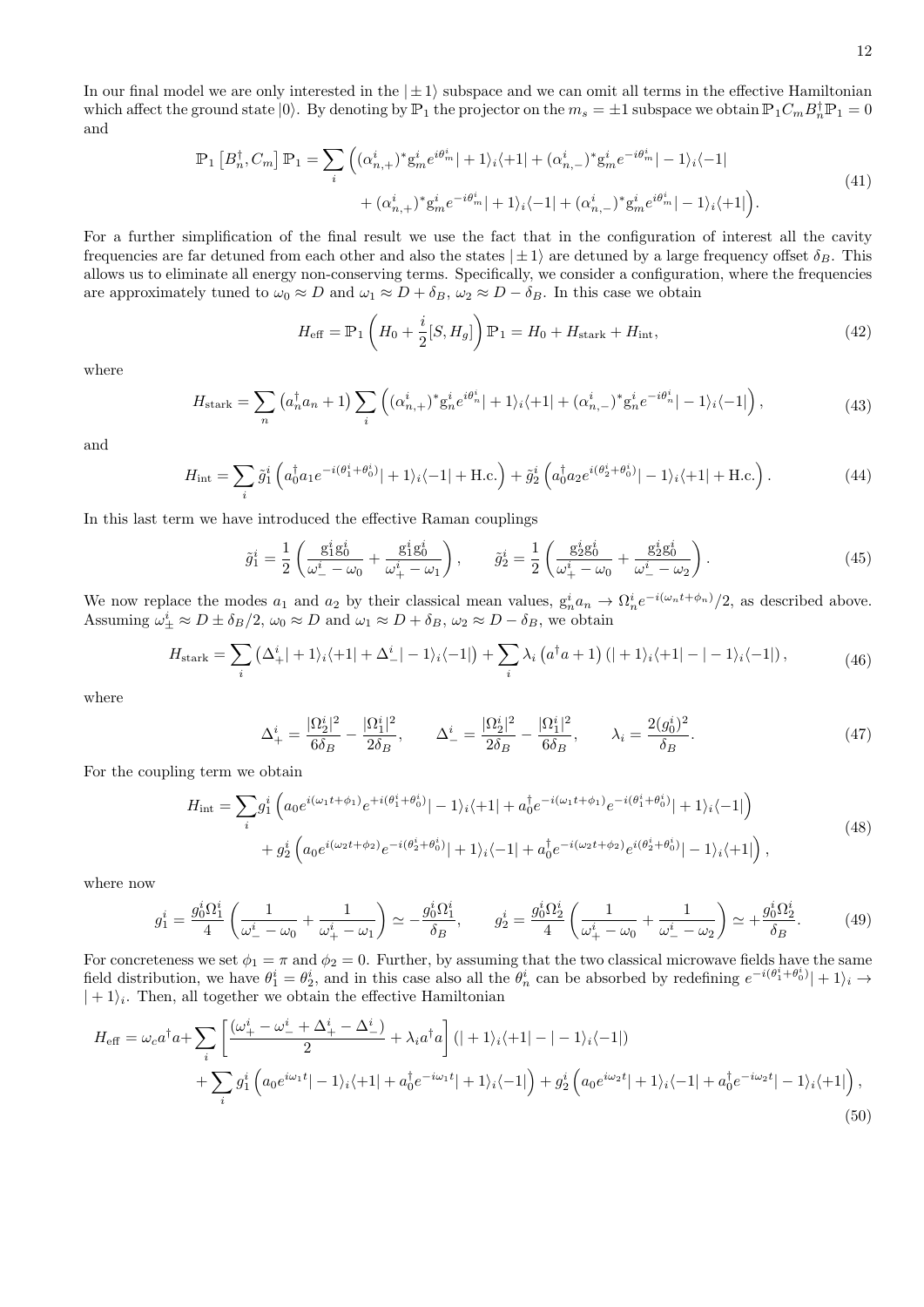$$
H = \left(\frac{\omega_1 + \omega_2}{2}\right) a^\dagger a + \left(\frac{\omega_1 - \omega_2}{2}\right) \sum_i \left(|+1\rangle_i \langle +1| - |-1\rangle_i \langle -1|\right),\tag{51}
$$

and obtain

$$
H_{\text{eff}} = \Delta_c a^\dagger a + \sum_i \left[ \frac{\Delta_s^i}{2} + \lambda_i a^\dagger a \right] (\sigma_z^i + 1) + \sum_i g_1^i \left( a \sigma_-^i + a^\dagger \sigma_+^i \right) + g_2^i \left( a \sigma_+^i + a^\dagger \sigma_-^i \right). \tag{52}
$$

Here we have defined effective cavity and spin frequencies

<span id="page-12-1"></span>
$$
\Delta_c = \omega_c - \left(\frac{\omega_1 + \omega_2}{2}\right) - \sum_i \lambda_i, \qquad \Delta_s^i = \delta_B - \left(\frac{\omega_1 - \omega_2}{2}\right) + \delta_i + \left(\Delta_+^i - \Delta_-^i\right) - \frac{|\Omega_2^i|^2}{3\delta_B} - \frac{|\Omega_1^i|^2}{3\delta_B},\tag{53}
$$

which can be adjusted by detuning the microwave fields slightly from the exact two-photon resonance condition.

### III. SUPERRADIANT PHASE TRANSITION OF THE INHOMOGENEOUS DICKE MODEL

By assuming  $g_1^i = g_2^i = g_i$  the effective model derived in the previous section and given in Eq. (2) in the main part of the paper is

<span id="page-12-0"></span>
$$
H_{\text{eff}} = \Delta_c a^\dagger a + \sum_i \left[ \frac{\Delta_s^i}{2} + \lambda_i a^\dagger a \right] (\sigma_z^i + 1) + \sum_i g_i \left( a + a^\dagger \right) \sigma_x^i.
$$
 (54)

The full system dynamics is described by a master equation

$$
\dot{\rho} = -i[H_{\rm DM}, \rho] + \kappa (2a\rho a^{\dagger} - a^{\dagger} a\rho - \rho a^{\dagger} a),\tag{55}
$$

where  $2\kappa$  is the photon loss rate.

# A. Superradiant transition of the homogeneous DM

As a reference we first briefly review the non-equilibrium superradiant transition of the standard (homogeneous) DM following closely the analysis presented in Ref. [\[11\]](#page-22-10). For homogeneous couplings,  $g_i = g$ , and spin frequencies,  $\Delta_s^i = \Delta_s$ , Eq. [\(54\)](#page-12-0) can be written as

$$
H_{\rm DM} = \Delta_c a^{\dagger} a + \Delta_s J^z + 2\lambda a^{\dagger} a (J^z + \mathcal{N}/2) + \frac{G}{\sqrt{\mathcal{N}}} \left( a + a^{\dagger} \right) (J^+ + J^-). \tag{56}
$$

Here N is the total number of spins,  $G = g$ √ N is the collective coupling and  $J_z$ ,  $J_{\pm}$  are collective spin  $J = \mathcal{N}/2$ operators,

$$
J^z = \frac{1}{2} \sum_i \sigma_z^i, \qquad J^\pm = \sum_i \sigma_\pm^i.
$$
 (57)

In the limit of large  $\mathcal{N} \gg 1$  the properties of the DM are well described by the mean values for the operators  $\langle a \rangle$ ,  $\langle J^{-} \rangle$  and  $\langle J^{z} \rangle$  and small fluctuations around them. In a semiclassical approximation, where all expectation values are factorized, we obtain

$$
\frac{d}{dt}\langle a\rangle = -(i\Delta_c + \kappa)\langle a\rangle - i\frac{G}{\sqrt{\mathcal{N}}}(\langle J^{-}\rangle + \langle J^{+}\rangle) - i2\lambda(\langle J^{z}\rangle + \mathcal{N}/2)\langle a\rangle,\tag{58}
$$

$$
\frac{d}{dt}\langle J^{-}\rangle = -i\left(\Delta_s + 2\lambda|\langle a\rangle|^2\right)\langle J^{-}\rangle + i\frac{2G}{\sqrt{\mathcal{N}}}(\langle a\rangle + \langle a^{\dagger}\rangle)\langle J^{z}\rangle,\tag{59}
$$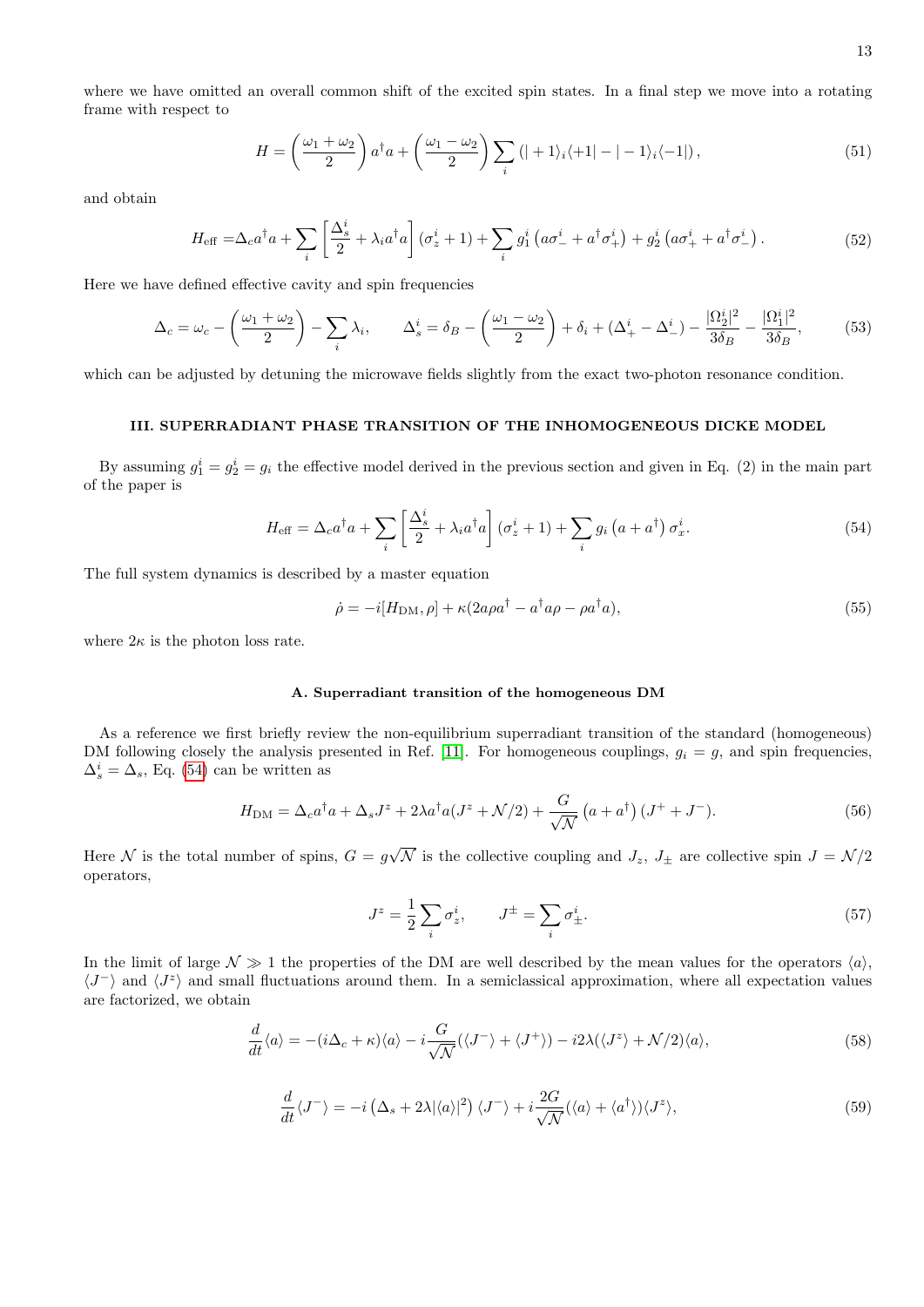$$
\frac{d}{dt}\langle J^z \rangle = -i\frac{G}{\sqrt{\mathcal{N}}}(\langle a \rangle + \langle a^\dagger \rangle)(\langle J^+ \rangle - \langle J^- \rangle). \tag{60}
$$

For a system with all spins initially prepared in the  $\ket{-}$  state, these equations conserve the quantity  $\langle J^z \rangle^2 + \langle J^+ \rangle \langle J^- \rangle =$  $\mathcal{N}^2/4$  and in steady state we have  $\langle J^-\rangle = \langle J^+\rangle$  and  $2\langle J^z\rangle/\mathcal{N} = -\sqrt{1-4\langle J^-\rangle^2/\mathcal{N}^2}$ . By introducing the scaled variables  $\alpha = \langle a \rangle / \sqrt{\mathcal{N}}, \beta = 2\langle J^{-} \rangle / \mathcal{N}$  and  $\lambda_{\mathcal{N}} = \lambda \mathcal{N}$  we obtain for the remaining equations

$$
\alpha = -\frac{G\beta}{\Delta_c - i\kappa + \lambda_\mathcal{N} \left(1 - \sqrt{1 - \beta^2}\right)},\tag{61}
$$

and

$$
\[\Delta_s + 2\lambda \sqrt{|\alpha|^2}\] \beta = -2G(\alpha + \alpha^*)\sqrt{1 - \beta^2}.\tag{62}
$$

For  $\lambda_{\mathcal{N}} = 0$  this set of equations has only a trivial solution  $\alpha = \beta = 0$  for  $G < G_{\text{crit}}$ , where

<span id="page-13-1"></span>
$$
G_{\rm crit} = \sqrt{\frac{\Delta_c \Delta_s}{4} \left(1 + \frac{\kappa^2}{\Delta_c^2}\right)},\tag{63}
$$

which is the critical coupling of the standard homogeneous Dicke model in the presence of decay [\[11\]](#page-22-10). Above the transition,  $G > G_{\text{crit}}$ , we obtain

$$
\beta = \pm \sqrt{1 - \left(\frac{G_{\text{crit}}}{G}\right)^4}, \qquad \alpha = \pm \frac{G}{\Delta_c - i\kappa} \sqrt{1 - \left(\frac{G_{\text{crit}}}{G}\right)^4}.
$$
\n(64)

The effect of the additional Stark shift term in the DM has been previously considered, e.g., in Ref. [\[12\]](#page-22-11). To show that for  $\lambda_N > 0$  this term does not considerably modify the superradiant phase transition, we assume for simplicity  $\kappa = 0$  and  $\Delta_c = \Delta_s$ . Then, the stationary value of  $\beta$  satisfies

<span id="page-13-0"></span>
$$
\beta^2 = \left(\frac{G}{G_{\text{crit}}}\right)^4 \frac{\beta^2 (1 - \beta^2)}{\left[\zeta(\beta^2) + \frac{2\lambda_N}{\Delta_c} \left(\frac{G}{G_{\text{crit}}}\right))^2 \frac{\beta^2}{\zeta(\beta^2)}\right]^2} = F(\beta^2), \qquad \zeta(x) = \left[1 + \frac{\lambda_N}{\Delta_c} \left(1 - \sqrt{1 - x}\right)\right].\tag{65}
$$

According to our assumption  $\lambda_N > 0$  and  $\zeta(\beta^2 \to 0) \simeq 1$ . The initial slope of  $F(x = \beta^2)$  is still given by  $F'(0) =$  $\left(\frac{G}{G_{\text{crit}}}\right)^4$  and for  $F'(0) > 1$  a non-trivial solution to Eq. [\(65\)](#page-13-0) with  $\beta \neq 0$  exists. Therefore, the superradiant transition still occurs at the critical coupling  $G_{\rm crit}$ , only the values of  $\beta$  and  $\alpha$  above the transition will be reduced.

In the normal phase  $\langle a \rangle = 0$  and the collective spin is almost completely polarized,  $\langle J_z \rangle \simeq -N/2$ . In the limit of  $\mathcal{N} \gg 1$  we can study fluctuation around the classical equilibrium values by using a Holstein-Primakoff approximation, where spin excitations are treated as bosons,

$$
J^z \simeq b^{\dagger}b - \mathcal{N}/2, \qquad J^- \simeq \sqrt{\mathcal{N}}b, \qquad [b, b^{\dagger}] = 1. \tag{66}
$$

Then, to lowest order in the fluctuations,

$$
H_{\rm DM} \simeq \Delta_s b^{\dagger} b + \Delta_c a^{\dagger} a + G(b + b^{\dagger}) (a + a^{\dagger}) + 2\lambda a^{\dagger} a b^{\dagger} b. \tag{67}
$$

Since  $\lambda/G \sim 1/$ √ N the small non-linear correction can be neglected below the transition point. Then, from the remaining quadratic form of  $H_{\text{DM}}$  we obtain a closed set of equations

$$
\dot{\vec{v}} = \mathbf{M}\vec{v},\tag{68}
$$

for the mean values  $\vec{v} = (\langle a \rangle, \langle a^{\dagger} \rangle, \langle b \rangle, \langle b^{\dagger} \rangle)^T$  where

$$
\mathbf{M} = \begin{pmatrix} -i\Delta_c - \kappa & 0 & -iG & -iG \\ 0 & +i\Delta_c - \kappa & iG & iG \\ -iG & -iG & -i\Delta_s & 0 \\ iG & iG & 0 & +i\Delta_s \end{pmatrix}.
$$
 (69)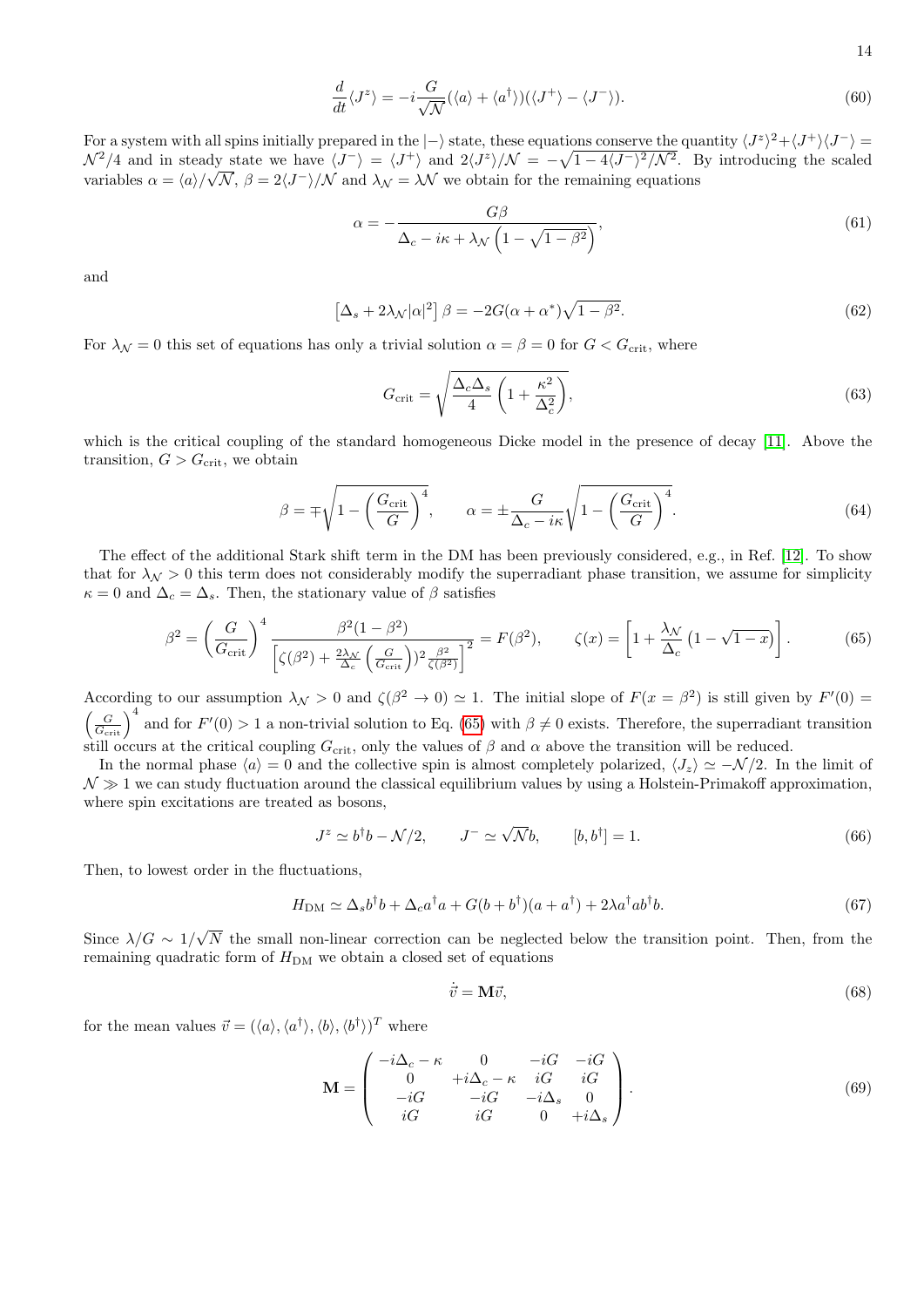The eigenvalues  $\Lambda$  of this matrix are determined by the solutions of

<span id="page-14-0"></span>
$$
\det(\Lambda \mathbb{1} - \mathbf{M}) = (\Delta_c^2 + (\Lambda + \kappa)^2)(\Delta_s^2 + \Lambda^2) - 4G^2 \Delta_c \Delta_s = 0.
$$
\n(70)

As along as  $\text{Re} \{\Lambda\} < 0$ ,  $\forall \Lambda$ , all excitations are damped and the normal phase is stable. The superradiant phase appears, when for one eigenvalue  $\text{Re}\{\Lambda\} > 0$ . Exactly at the transition point  $\text{Re}(\Lambda) = 0$ , for one of the eigenvalues, which we can then write as  $\Lambda = i\Lambda_I$ , where  $\Lambda_I \in \mathbb{R}$ . In this case Eq. [\(70\)](#page-14-0) reduces to

$$
(\Delta_c^2 - \Lambda_I^2 + \kappa^2 + i\Lambda_I \kappa)(\Delta_s^2 - \Lambda_I^2) - 4G^2 \Delta_c \Delta_s = 0,
$$
\n(71)

and from looking at the imaginary part of this result it follows that also  $\Lambda_I = 0$ . Therefore, at the phase transition point one of the eigenvalues is exactly zero and this occurs at a critical coupling  $G = G_{\text{crit}}$  identified in Eq. [\(63\)](#page-13-1) above.

### B. The superradiant phase transition of the inhomogeneous DM

Having reviewed the basic properties of the standard DM, we now generalize the above analysis to the present case of interest, where both the spin-cavity couplings  $g_i$  as well as the individual spin frequencies  $\Delta_i$  are inhomogeneously distributed. Note that generalizations of the DM for a distribution of  $g_i$  have been previously studied, for example, in Ref. [\[49\]](#page-4-30). In the present systems the most interesting aspect comes from the broad distribution of spin frequencies, which means that  $\Delta_s^i \approx 0$  or even  $\Delta_s^i < 0$  for part of the system.

We follow the approach outlined in the main part of the paper and group together spins with approximately the same coupling constant  $g_i \simeq g_\mu$  and approximately the same frequency  $\Delta_s^i \simeq \Delta_\mu$  into a single collective spin with operators

$$
J_{\mu}^{z} = \frac{1}{2} \sum_{i \in \mu} \sigma_i^{z}, \qquad J_{\mu}^{\pm} = \sum_{i \in \mu} \sigma_i^{\pm}, \tag{72}
$$

where  $N_\mu$  is the number of spins within the sub-ensemble  $\mu$ . Since in total we have approximately  $\mathcal{N} \sim 10^{12} - 10^{14}$ spins, each sub-ensemble will still contain a lot of spins,  $N_{\mu} \gg 1$ . Therefore, in the normal phase we can make a Holstein-Primakoff approximation for each sub-ensemble separately,

$$
J_z^{\mu} \simeq b_{\mu}^{\dagger} b_{\mu} - N_{\mu}/2, \qquad J_{\mu}^{-} \simeq \sqrt{N_{\mu}} b_{\mu}, \tag{73}
$$

where  $[b_\mu, b_{\mu'}^\dagger] = \delta_{\mu,\mu'}$ . The resulting quadratic Hamiltonian is then of the form

$$
H_{\rm DM} \simeq \Delta_c a^\dagger a + \sum_{\mu} \Delta_{\mu} b^\dagger_{\mu} b_{\mu} + \sum_{\mu} G_{\mu} \left( a + a^\dagger \right) \left( b_{\mu} + b_{\mu}^\dagger \right), \tag{74}
$$

where  $G_{\mu} = g_{\mu} \sqrt{N_{\mu}}$  are the collective couplings for each sub-ensemble. As above we can write the corresponding equation of motion for the mean values  $\vec{v} = (\langle a \rangle, \langle a^{\dagger} \rangle, \langle b_1 \rangle, \langle b_1^{\dagger} \rangle, \langle b_2 \rangle, \langle b_2^{\dagger} \rangle, \ldots)^T$  in a matrix form as  $\dot{\vec{v}} = \mathbf{M}\vec{v}$ , where

$$
\mathbf{M} = \begin{pmatrix}\n-i\Delta_c - \kappa & 0 & -iG_1 & -iG_1 & -iG_2 & -iG_2 & \dots \\
0 & +i\Delta_c - \kappa & iG_1 & iG_1 & iG_2 & iG_2 & \dots \\
-iG_1 & -iG_1 & -i\Delta_1 & 0 & 0 & 0 & \dots \\
iG_1 & iG_1 & 0 & +i\Delta_1 & 0 & 0 & \dots \\
-iG_2 & -iG_2 & 0 & 0 & -i\Delta_2 & 0 & \dots \\
iG_2 & iG_2 & 0 & 0 & 0 & +i\Delta_2 & \dots \\
\dots & \dots & \dots & \dots & \dots & \dots & \dots\n\end{pmatrix}.
$$
\n(75)

The eigenvalues  $\Lambda$  of this matrix are determined by the solutions of

$$
\det(\Lambda \mathbb{1} - \mathbf{M}) = (\Delta_c^2 + (\Lambda + \kappa)^2) \prod_{\mu} (\Delta_{\mu}^2 + \Lambda^2) \left[ 1 - \sum_{\mu} \frac{4G_{\mu}^2 \Delta_c \Delta_{\mu}}{(\Delta_c^2 + (\Lambda + \kappa)^2)(\Delta_{\mu}^2 + \Lambda^2)} \right] = 0. \tag{76}
$$

Again the phase transition occurs at the point where at least for one eigenvalue the real part changes from a negative to a positive value, and as above we can show that this requires that also  $\text{Im}(\Lambda) = 0$ . However, in the present case the frequencies  $\Delta_i$  (which are effective detunings) can have a broad distribution and can be close to zero or negative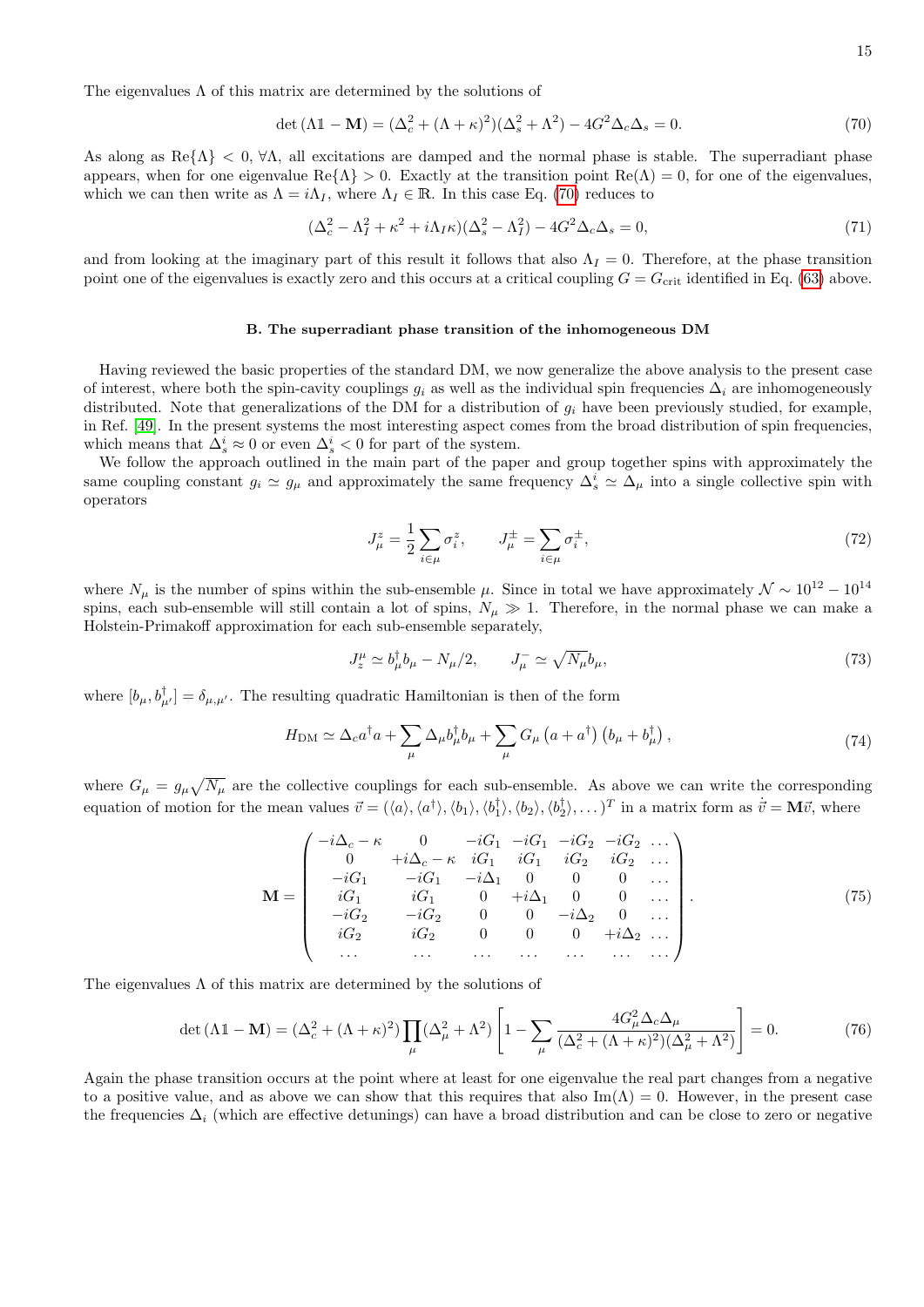16

and simply setting  $\Lambda = 0$  can lead to diverging results. Instead, we consider an eigenvalue with a small negative value  $\Lambda = -\epsilon$ , and the phase transition point is then determined by taking the limit

<span id="page-15-0"></span>
$$
\lim_{\epsilon \to 0} \sum_{\mu} \frac{4G_{\mu}^2 \Delta_c \Delta_{\mu}}{(\Delta_c^2 + \kappa^2)(\Delta_{\mu}^2 + \epsilon^2)} = 1. \tag{77}
$$

Physically,  $\epsilon$  can also be interpreted as a finite spin decay rate, which is assumed to be much smaller than the other frequency scales.

# C. Critical coupling for an inhomogeneously broadened spin ensemble

The expression for the phase transition point given in Eq. [\(77\)](#page-15-0) is valid for an arbitrary set of collective spin states. In the following we consider the limit where the distribution of couplings and frequencies is sufficiently dense as it is the case for a large ensemble of NV centers. Notice that the result in Eq. [\(77\)](#page-15-0) does not crucially depend on how we group the spins (as long as the coarse graining is sufficiently fine), and therefore we can formally take the limit where each group contains only a single spin,  $N_{\mu} \to 1$ , and introduce the normalized spectral density [\[14\]](#page-22-12)

$$
\rho(\omega) = \frac{1}{G^2} \sum_{\mu} g_{\mu}^2 \delta(\omega - \Delta_{\mu}) \simeq \sum_{i} g_i^2 \delta(\omega - \Delta_s^i), \tag{78}
$$

where  $G = \sqrt{\sum_{\mu} g_{\mu}^2} \simeq \sqrt{\sum_{i} g_i^2}$  is the generalized collective coupling strength. For a sufficiently dense frequency distribution,  $\rho(\omega)$  is a continuous function of  $\omega$  and the phase transition point is given by

$$
\frac{4G^2}{\Delta_c \bar{\Delta}_s (1 + \kappa^2/\Delta_c^2)} \times \mathcal{P} \int d\omega \, \frac{\bar{\Delta}_s}{\omega} \rho(\omega) = 1,\tag{79}
$$

where  $\mathcal P$  denotes the Cauchy principal value, and  $\bar{\Delta}_s$  is the central spin frequency.

Due to the AC-Stark shift corrections of the effective spin frequencies  $\Delta_s^i$  defined in Eq. [\(53\)](#page-12-1), both the couplings  $g_i$  and frequencies  $\Delta_s^i$  depend on the position of the NV center, and in general they are correlated. However, under the assumption that the applied classical fields are sufficiently homogeneous over the sample, the common Stark shift can be absorbed into a shift of the central spin frequency

$$
\bar{\Delta}_s = \delta_B - \left(\frac{\omega_1 - \omega_2}{2}\right) - \frac{(|\Omega_1^i|^2 + |\Omega_2^i|^2)}{3\delta_B},\tag{80}
$$

and the normalized spectral density simplifies to  $\rho(\omega) \equiv P(\omega) = P_\delta(\omega - \bar{\Delta}_s)$ , where  $P_\delta(\omega)$  is the distribution function of the inhomogeneous frequency offsets  $\delta_i$ . For the example of a Lorentzian frequency distribution

$$
P_{\delta}(\omega) = \frac{1}{2\pi} \frac{\gamma_s}{\omega^2 + \gamma_s^2/4},\tag{81}
$$

with a FWHM of  $\gamma_s$ , we obtain

$$
\mathcal{P} \int d\omega \, \frac{\Delta_s}{\omega} \rho(\omega) = \frac{\Delta_s^2}{\Delta_s^2 + \gamma_s^2/4}.\tag{82}
$$

This corresponds to the modified transition point discussed in the main part of the paper. Note that although the principal value does not strongly depend on the exact shape of  $P(\omega)$ , it can differ by a factor ∼ 2 for a sharper, e.g., a Gaussian distribution with the same FWHM  $\gamma_s$ . This also results in the reduction of the critical coupling strength shown in Fig 2 c) in the main text.

### D. Superradiant phase

Once the critical coupling condition is met, the normal phase becomes unstable and the system relaxes into a new stationary state. To evaluate the properties of this new phase we consider the coupled equations of motions for the average field

$$
\frac{d}{dt}\langle a\rangle = -\left(i\Delta_c + \kappa\right)\langle a\rangle - i\sum_{\mu} \frac{G_{\mu}}{\sqrt{N_{\mu}}} (\langle J_{\mu}^{-}\rangle + \langle J_{\mu}^{+}\rangle) - i2\sum_{\mu} \lambda_{\mu} (\langle J_{\mu}^{z}\rangle + N_{\mu}/2)\langle a\rangle, \tag{83}
$$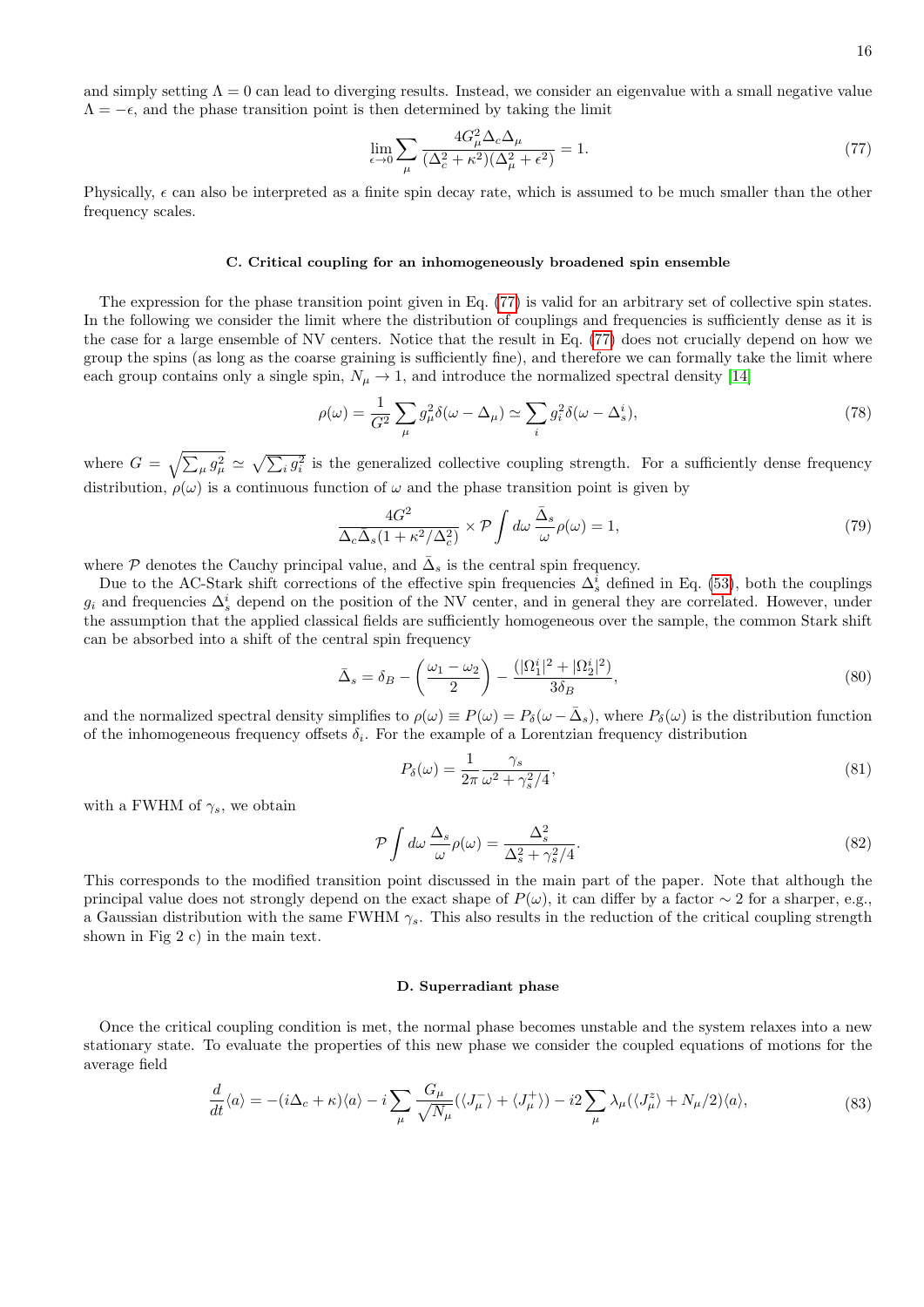and the average spin components

$$
\frac{d}{dt}\langle J_{\mu}^{-}\rangle = -i\left(\Delta_{\mu} + 2\lambda_{\mu}|\langle a\rangle|^{2}\right)\langle J_{\mu}^{-}\rangle + i\frac{2G_{\mu}}{\sqrt{N_{\mu}}}(\langle a\rangle + \langle a^{\dagger}\rangle)\langle J_{\mu}^{z}\rangle, \tag{84}
$$

and

$$
\frac{d}{dt}\langle J_{\mu}^{z}\rangle = -i\frac{G_{\mu}}{\sqrt{N_{\mu}}}(\langle a\rangle + \langle a^{\dagger}\rangle)(\langle J_{\mu}^{+}\rangle - \langle J_{\mu}^{-}\rangle). \tag{85}
$$

Again, the quantity  $\langle J^z_\mu\rangle^2+\langle J^+_\mu\rangle\langle J^-_\mu\rangle=N_\mu^2/4$  is conserved and for an initially fully polarized state we have  $2\langle J^z_\mu\rangle/N_\mu=$  $-\sqrt{1-4|\langle J_\mu\rangle|^2/N_\mu^2}$ . For the remaining expectation values we introduce the scaled variables  $\alpha = \langle a\rangle/\sqrt{N_c}$ , and  $\beta_{\mu} = 2\langle J_{\mu}^{-} \rangle / N_{\mu}$ . Here the characteristic cavity photon number  $N_c$  is defined by  $\sqrt{N_c} = (\sum_{\mu} G_{\mu} \sqrt{N_{\mu}}) / G$ , and is chosen such that in the limit of fully saturated spins,  $\beta_{\mu} \rightarrow 1$ ,

$$
\frac{\langle a \rangle}{\sqrt{N_c}} \approx \pm \frac{G}{(\Delta_c + \sum_{\mu} \lambda_{\mu} N_{\mu}) - i\kappa}.
$$
\n(86)

Note that the presence of the Stark shift term also reduces the spin saturation in the regime  $G \gg G_{\rm crit}$  and in general the value of  $\langle a \rangle$  is slightly smaller. With these definitions we obtain

$$
\dot{\alpha} = -\left(i\Delta_c + i\sum_{\mu} \lambda_{\mu} N_{\mu} (1 - \sqrt{1 - |\beta_{\mu}|^2}) + \kappa\right) \alpha - i \sum_{\mu} \frac{G_{\mu}}{2} \sqrt{\frac{N_{\mu}}{N_c}} (\beta_{\mu} + \beta_{\mu}^*),\tag{87}
$$

<span id="page-16-0"></span>and

<span id="page-16-1"></span>
$$
\dot{\beta}_{\mu} = -i \left( \Delta_{\mu} + 2\lambda_{\mu} N_c |\alpha|^2 \right) \beta_{\mu} - i2G_{\mu} \sqrt{\frac{N_c}{N_{\mu}}} (\alpha + \alpha^*) \sqrt{1 - |\beta_{\mu}|^2}, \tag{88}
$$

and for a given distribution of couplings and frequencies the stationary values of  $\alpha$  and  $\beta_\mu$  can be obtained numerically.

### IV. COUPLING AND FREQUENCY DISTRIBUTION: EXAMPLE

To demonstrate the feasibility of our scheme under realistic experimental conditions, we perform a detailed estimate of the distribution of couplings and frequencies expected for typical experimental settings. For clarity we write in this section the group index  $\mu$  explicitly as a pair of indices  $\mu \to (\mu, \nu)$ , where  $\mu$  labels groups of spins with approximately the same coupling and  $\nu$  labels different frequencies. Therefore, we divide the whole spin ensemble into sub-ensembles of  $N_{\mu,\nu}$  spins with bare coupling  $g_0^i \approx g_{0,\mu}$  and frequency shift  $\delta_i \approx \delta_{\nu}$ . Under the assumption that the classical fields are sufficiently homogeneous over the sample and  $\Omega_n^i \simeq \Omega$ , we then define

$$
G_{\mu,\nu} = \frac{g_{0,\mu}\Omega}{\delta_B} \sqrt{N_{\mu,\nu}}, \qquad \lambda_{\mu,\nu} = \frac{2g_{0,\mu}^2}{\delta_B},
$$
\n
$$
(89)
$$

and the collective coupling and the characteristic cavity photon number are given by

$$
G = \sqrt{\sum_{\mu,\nu} G_{\mu,\nu}^2}, \qquad N_c = \frac{1}{G^2} \left[ \sum_{\mu} g_{\mu} \left( \sum_{\nu} N_{\nu,\mu} \right) \right]^2.
$$
 (90)

Since for a homogeneous  $\Omega_n^i$  the frequency and the coupling distribution are uncorrelated, the number of spins  $N_{\mu,\nu}$ with a given frequency  $\Delta_{\nu} = \bar{\Delta} + \delta_{\nu}$  is given by

$$
\frac{N_{\mu,\nu}}{\left(\sum_{\nu} N_{\nu,\mu}\right)} = P(\Delta_{\nu}) = P_{\delta}(\delta_{\nu} = \Delta_{\nu} - \bar{\Delta}_{s}),\tag{91}
$$

where  $P_{\delta}$  is the distribution of inhomogeneous frequency offsets  $\delta_i$ . These parameters are then used to integrate the normalized set of coupled equations given in Eqs. [\(87\)](#page-16-0) and [\(88\)](#page-16-1). For the numerical results shown in the main part of the paper we have used 15 different values for  $g_\mu$  and 51 different values for  $\delta_\nu$ . The Zeeman splitting is  $\delta_B = 100$ MHz and the Rabi-frequency  $\Omega$  is varied between 0 and 20 MHz. If not stated otherwise the following values for  $g_{\mu}$ and G, etc. refer to the maximally achievable couplings at  $\Omega = 20$  MHz.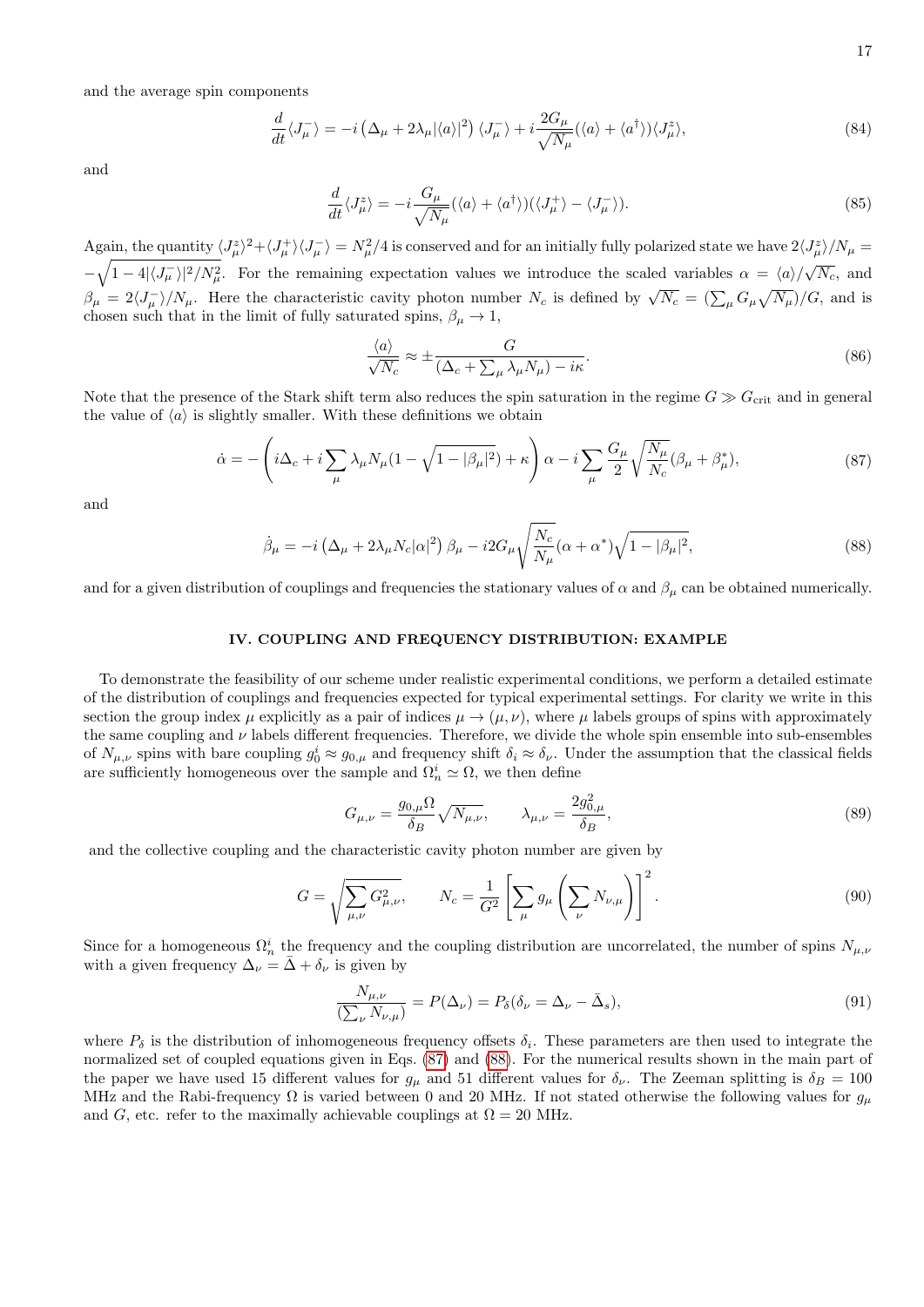

<span id="page-17-0"></span>FIG. 5. a). Distribution of the transverse magnetic field (per photon) above a planar transmission line cavity. b) and c) Value of the magnetic field strength  $|B_t|$  and the corresponding single spin coupling strength  $g_0 = \mu_B g_s |B_t|/(\sqrt{3\hbar})$  at various positions above the substrate.

# A. Couplings

As derived in Sec. I the bare coupling strength between a single spin and the quantized cavity field is

$$
g_0^i = \frac{\mu_B g_s}{\sqrt{3\hbar}} B_{0,i}^\perp, \qquad B_{0,i}^\perp = \sqrt{B_{0,x}^2(\vec{r}_i) + B_{0,y}^2(\vec{r}_i) \pm B_{0,x}(\vec{r}_i) B_{0,y}(\vec{r}_i)}.\tag{92}
$$

For a TEM mode in a transmission line cavity of length  $L_c \sim 5$  cm in z-direction, the magnetic field distribution per photon is

$$
\vec{B}_0(\vec{r}) = \vec{B}_t(x, y)\sin(\pi z/L_c). \tag{93}
$$

The transverse field  $\vec{B}_t(x, y)$  is simulated numerically for a typical transmission line geometry and plotted in Fig. [5](#page-17-0) a). At a few  $\mu$ m above the surface the absolute value of the magnetic field is a few 10<sup>-3</sup> milligauss, which corresponds to a bare spin-cavity coupling  $g_0$  of a few Hz. Fig. 2 a) in the main part of the paper shows a histogram of values of the bare spin couplings  $g_0^i$  obtained for a diamond sample with dimensions  $(l_x, l_y, l_z) = (50, 100, 500) \mu$ m, placed on top of the electrodes, and assuming a density of NV centers of  $n_{\text{NV}} = 10^{18} \text{ cm}^{-3} (\approx 6 \text{ ppm})$ . For this example we obtain the characteristic ensemble quantities

$$
G_0 \approx 7.5 \text{ MHz}, \qquad G \approx 1.5 \text{ MHz}, \qquad N_c \approx 3.17 \times 10^6, \qquad \sum_{\mu} \lambda_{\mu} N_{\mu} \approx 1.4 \text{ MHz}. \tag{94}
$$

Note that the cross section of the actual diamond samples used in experiments are much larger than the dimensions assumed here and the value of  $G_0$  slightly underestimates the experimentally observed values of  $G_0 \approx 10 \text{ MHz}$  [\[15,](#page-22-13) [16\]](#page-22-14).

# B. Frequency distribution

The dominant sources of inhomogeneous line broadening for an ensemble of NV centers have been discussed in Sec. I. In experiments, the actual width and shape of the spin frequency distribution can be deduced from transmission spectra [\[9\]](#page-22-8) or dynamical studies [\[10\]](#page-22-9). In the samples analyzed in Refs. [\[9,](#page-22-8) [10\]](#page-22-9), the reconstructed lineshape for the  $|0\rangle \rightarrow |+1\rangle$  transitions is consistent with a q-Gaussian distribution with FWHM  $\gamma_q^{(0,1)} \approx 10$  MHz and a parameter  $q \approx 1.3$ . The q-Gaussian distribution is defined as

$$
P_{\delta}(\omega) = C_q \left[ 1 - (1 - q)\omega^2 / a^2 \right]^{1/(1-q)}, \qquad (95)
$$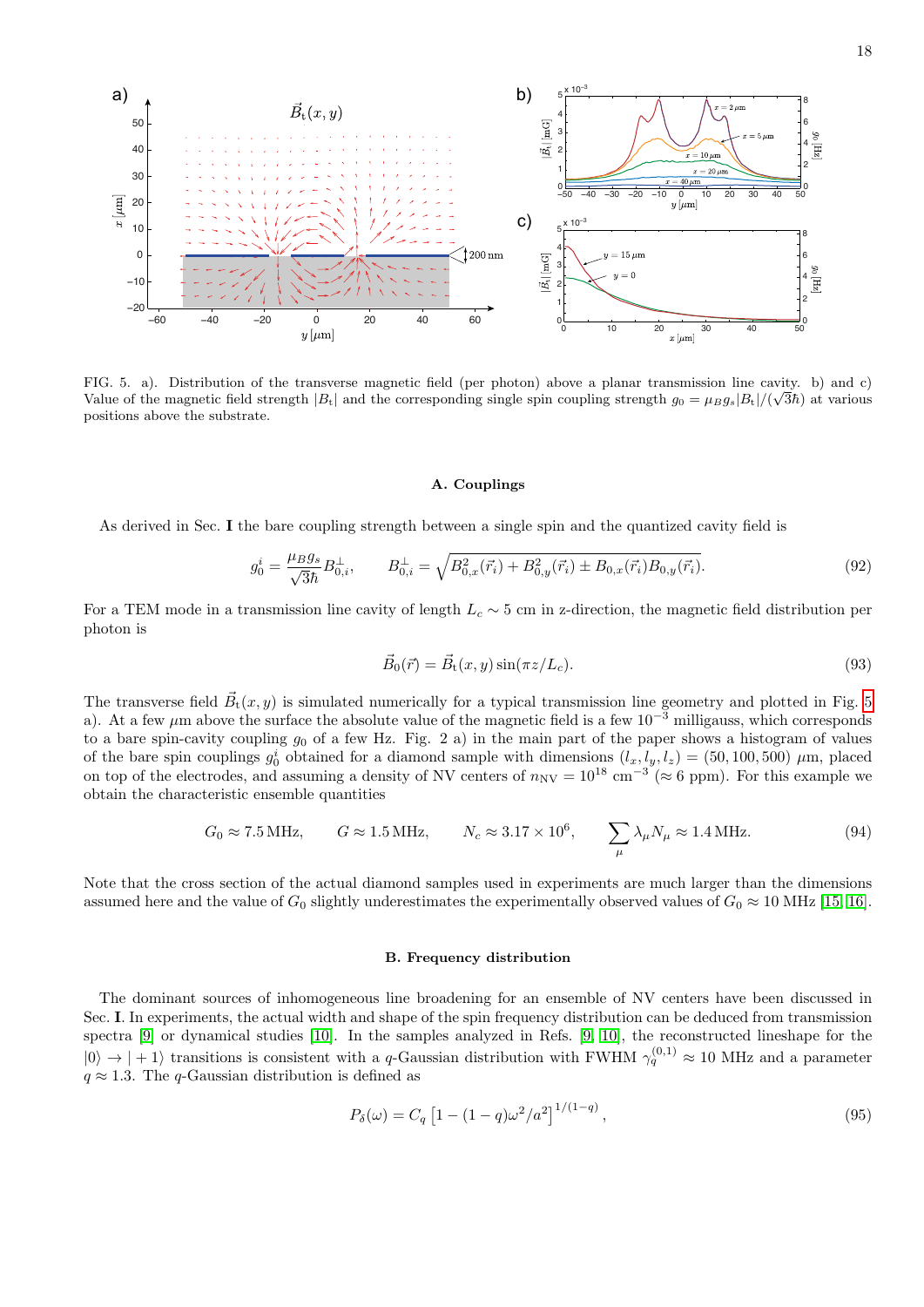where  $C_q$  is a normalization constant. For  $1 < q \leq 2$  this distribution interpolates between a Gaussian  $(q \to 1)$  and a Lorentzian  $(q = 2)$  distribution. with a full width at half maximum (FWHM) of  $\gamma_q = 2a\sqrt{2^q - 2/(2q-2)}$  and  $C_q = \sqrt{(q-1)/(\pi a^2)} \Gamma[1/(q-1)]/\Gamma[(3-q)/(2(q-1))]$ . Note that here we are interested in the splitting  $\delta_i$  between the  $|\pm 1\rangle$  states, and the corresponding width is twice as large, i.e.,  $\gamma_s = 2\gamma_q^{(0,1)}$ . For illustrational purposes and due to a slow numerical convergence, the numerical results presented in the main text are evaluated for slightly smaller values of  $\gamma_s$ , and the results for a q-Gaussian ensemble are compared with the results for a simpler Lorentzian distribution.

# V. NON-EQUILIBRIUM PHASES OF THE DICKE LATTICE MODEL

In this section we evaluate the non-equilibrium phase diagram of the Dicke lattice model (DLM), which is shown in Fig. 3 in the main text. The DLM is described by the Hamiltonian

$$
H_{\text{DLM}} = \Delta_c \sum_{\ell=1}^{N_L} a_{\ell}^{\dagger} a_{\ell} - t \sum_{\ell=1}^{N_L - 1} (a_{\ell}^{\dagger} a_{\ell+1} + a_{\ell} a_{\ell+1}^{\dagger}) + \Delta_s \sum_{\ell=1}^{N_L} J_{\ell}^z + \sum_{\ell=1}^{N_L} \frac{G}{\sqrt{N}} (J_{\ell}^+ + J_{\ell}^-) (a_{\ell} + a_{\ell}^{\dagger}), \tag{96}
$$

<span id="page-18-0"></span>where the  $a_\ell$  are the bosonic operators for each cavity and the  $J_\ell^{\pm,z}$  are collective spin operators for a total spin  $J_{\ell} = \mathcal{N}/2$ . The system described by the master equation

$$
\dot{\rho} = -i[H_{\text{DLM}}, \rho] + \kappa \sum_{\ell} (2a_{\ell}\rho a_{\ell}^{\dagger} - a_{\ell}^{\dagger}a_{\ell}\rho - \rho a_{\ell}^{\dagger}a_{\ell}), \tag{97}
$$

where an equal photon decay rate  $2\kappa$  for cavities has been assumed.

# A. Normal phase

For  $t, G \to 0$  the system relaxes into the normal phase, where all cavity modes are in a vacuum state,  $\langle a_{\ell} \rangle = 0$ , and all spin ensembles are fully polarized. Similar to the case of the single cavity setup, we analyze the stability of the normal phase by making a Holstein-Primakoff approximation for each spin ensemble,

$$
J_{\ell}^- = \sqrt{N}b_{\ell}, \quad J_{\ell}^z = b_{\ell}^{\dagger}b_{\ell} - \frac{\mathcal{N}}{2},\tag{98}
$$

where  $[b_\ell, b_{\ell'}^{\dagger}] = \delta_{\ell\ell'}$ . Further, by considering for now periodic boundary conditions, we introduce momentum modes

$$
a_k = \frac{1}{\sqrt{N_L}} \sum_{\ell} e^{ik\ell} a_\ell, \qquad b_k = \frac{1}{\sqrt{N_L}} \sum_{\ell} e^{ik\ell} b_\ell,
$$
\n
$$
(99)
$$

where  $k = \pi/N_L \times n$ ,  $n = -N_L + 2$ ,  $N_L + 4, \ldots, N_L$ . Then, the Hamiltonian can be written as

$$
H_{\text{DLM}} = \sum_{k} \Delta_s b_k^{\dagger} b_k + \sum_{k} \Delta_k a_k^{\dagger} a_k + G \sum_{k} (b_k^{\dagger} a_k + b_k a_k^{\dagger} + b_k^{\dagger} a_{-k}^{\dagger} + b_k a_{-k}), \tag{100}
$$

where  $\Delta_k = \Delta_c - 2t \cos(k)$ . Similarly,

$$
\dot{\rho} = -i[H_{\text{DLM}}, \rho] + \kappa \sum_{k} (2a_k \rho a_k^{\dagger} - a_k^{\dagger} a_k \rho - \rho a_k^{\dagger} a_k). \tag{101}
$$

For each wavevector  $k$  we obtain a closed set of equations of motion for the mean values

$$
\frac{d}{dt}\begin{pmatrix}\n\langle b_k \rangle \\
\langle a_k \rangle \\
\langle b_{-k}^{\dagger} \rangle \\
\langle a_{-k}^{\dagger} \rangle\n\end{pmatrix} = \mathbf{M}_k \begin{pmatrix}\n\langle b_k \rangle \\
\langle a_k \rangle \\
\langle b_{-k}^{\dagger} \rangle \\
\langle a_{-k}^{\dagger} \rangle\n\end{pmatrix},
$$
\n(102)

where

$$
\mathbf{M}_{k} = \begin{pmatrix} -i\Delta_{s} & -iG & 0 & -iG \\ -iG & -i\Delta_{k} - \kappa & -iG & 0 \\ 0 & iG & i\Delta_{s} & iG \\ iG & 0 & iG & i\Delta_{k} - \kappa \end{pmatrix}.
$$
 (103)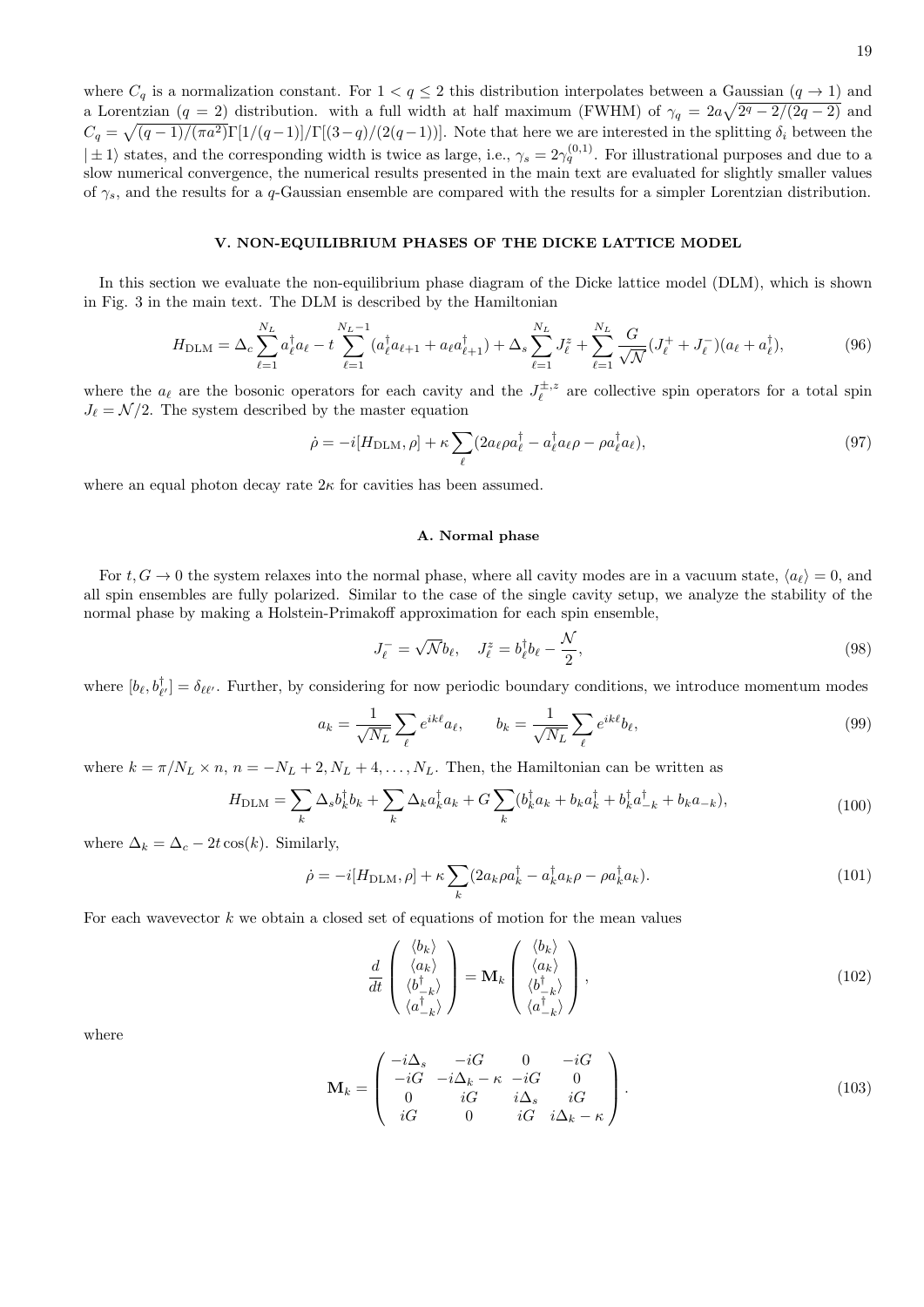Using similar arguments as in Sec. III, it can be shown that for  $\Delta_k$ ,  $\Delta_s > 0$ , one of the eigenvalues of  $\mathbf{M}_k$  will develop a positive real part when the coupling  $G$  exceeds the value

$$
G_k = \sqrt{\frac{\Delta_k \Delta_s}{4} \left(1 + \frac{\kappa^2}{\Delta_k^2}\right)}.
$$
\n(104)

Therefore, the phase transition point is given by  $G_{\rm crit} = \min\{G_k|k\}$ . For  $\Delta_c - 2t > \kappa$  we obtain

$$
G_{\rm crit} = G_{k=0} = \frac{1}{2} \sqrt{\Delta_s (\Delta_c - 2t) \left( 1 + \frac{\kappa^2}{(\Delta_c - 2t)^2} \right)},
$$
\n(105)

and the normal phase becomes unstable due to fluctuations of the homogeneous,  $k = 0$  mode. For the parameter regime  $0 < \Delta_c - 2t < \kappa < \Delta_c + 2t$  we obtain instead

$$
G_{\rm crit} = G_{k=k_c} = \sqrt{\frac{\kappa \Delta_s}{2}}.\tag{106}
$$

The critical wavevector  $k_c$  is determined by the condition  $\Delta_{k_c} = \kappa$ , or  $k_c = \arccos((\Delta_c - \kappa)/2t)$ . This shows that for finite  $\kappa$  the phase transition can be driven by fluctuations with a non-zero wavevector  $k_c \neq 0$ . For any larger value of  $\kappa$  we find that  $G_{\text{crit}} = G_{k=\pi}$ . Finally, as soon as  $2t > \Delta_c$  (still assuming  $\Delta_s > 0$ ) at least one of the frequencies  $\Delta_k$  < 0 and one eigenvalue  $\Lambda$  of  $\mathbf{M}_k$  has  $\text{Re}\{\Lambda\} > 0$  even for  $G \to 0$ .

### B. Superradiant phases

<span id="page-19-0"></span>Beyond the critical coupling strength the normal phase is unstable and the system relaxes into a new stationary state. The corresponding phases can be characterized by the mean values of the cavity operators  $\langle a_{\ell} \rangle$ , which in the limit of large collective spins,  $J_{\ell} \gg 1$ , can be obtained from the coupled set of semiclassical equations of motions,

$$
\frac{d}{dt}\langle a_{\ell}\rangle = -(i\Delta_{c}+\kappa)\langle a_{\ell}\rangle - i\frac{G}{\sqrt{\mathcal{N}}}(\langle J_{\ell}^{-}\rangle + \langle J_{\ell}^{+}\rangle) + it(\langle a_{\ell+1}\rangle + \langle a_{\ell-1}\rangle),\tag{107}
$$

$$
\frac{d}{dt}\langle J_{\ell}^{-}\rangle = -i\Delta_{s}\langle J_{\ell}^{-}\rangle + i2\frac{G}{\sqrt{\mathcal{N}}}(\langle a_{\ell}\rangle + \langle a_{\ell}^{\dagger}\rangle)\langle J_{\ell}^{z}\rangle, \tag{108}
$$

<span id="page-19-1"></span>
$$
\frac{d}{dt}\langle J_{\ell}^{z}\rangle = -i\frac{G}{\sqrt{\mathcal{N}}}(\langle a_{\ell}\rangle + \langle a_{\ell}^{\dagger}\rangle)(\langle J_{\ell}^{+}\rangle - \langle J_{\ell}^{-}\rangle). \tag{109}
$$

Note that these equations are non-linear, and in general complicated dynamics and chaotic behavior can be expected. In the following we focus on damped systems with  $\kappa > 0$  and not too large values of G. In this case the system is reasonably well behaved for  $t < \Delta_c/2$ , and in this regime we find three types of stationary solutions, which we confirm numerically. The first solutions corresponds to the normal phase described above, the other two type of solutions correspond to homogeneous superradiant phase, and a superradiant phase with broken translational symmetry.

### 1. Superradiant phase: homogeneous

As discussed above, for small t the  $k = 0$  mode becomes unstable first, and we can assume that also beyond the phase transition point the system will evolve into a homogeneous phase. By making the ansatz  $\langle a_{\ell} \rangle = \langle a \rangle$  and  $\langle J_{\ell}^{z,\pm} \rangle = \langle J^{z,\pm} \rangle$ , we obtain the steady state solutions

$$
\langle a \rangle = \pm \frac{G\sqrt{\mathcal{N}}}{\Delta_c - 2t - i\kappa} \sqrt{1 - \left(\frac{G_{\text{crit}}}{G}\right)^4},\tag{110}
$$

and

$$
\langle J^{-} \rangle = \pm \frac{\mathcal{N}}{2} \sqrt{1 - \left(\frac{G_{\text{crit}}}{G}\right)^4}, \qquad \langle J^z \rangle = -\frac{\mathcal{N}}{2} \left(\frac{G_{\text{crit}}}{G}\right)^2, \tag{111}
$$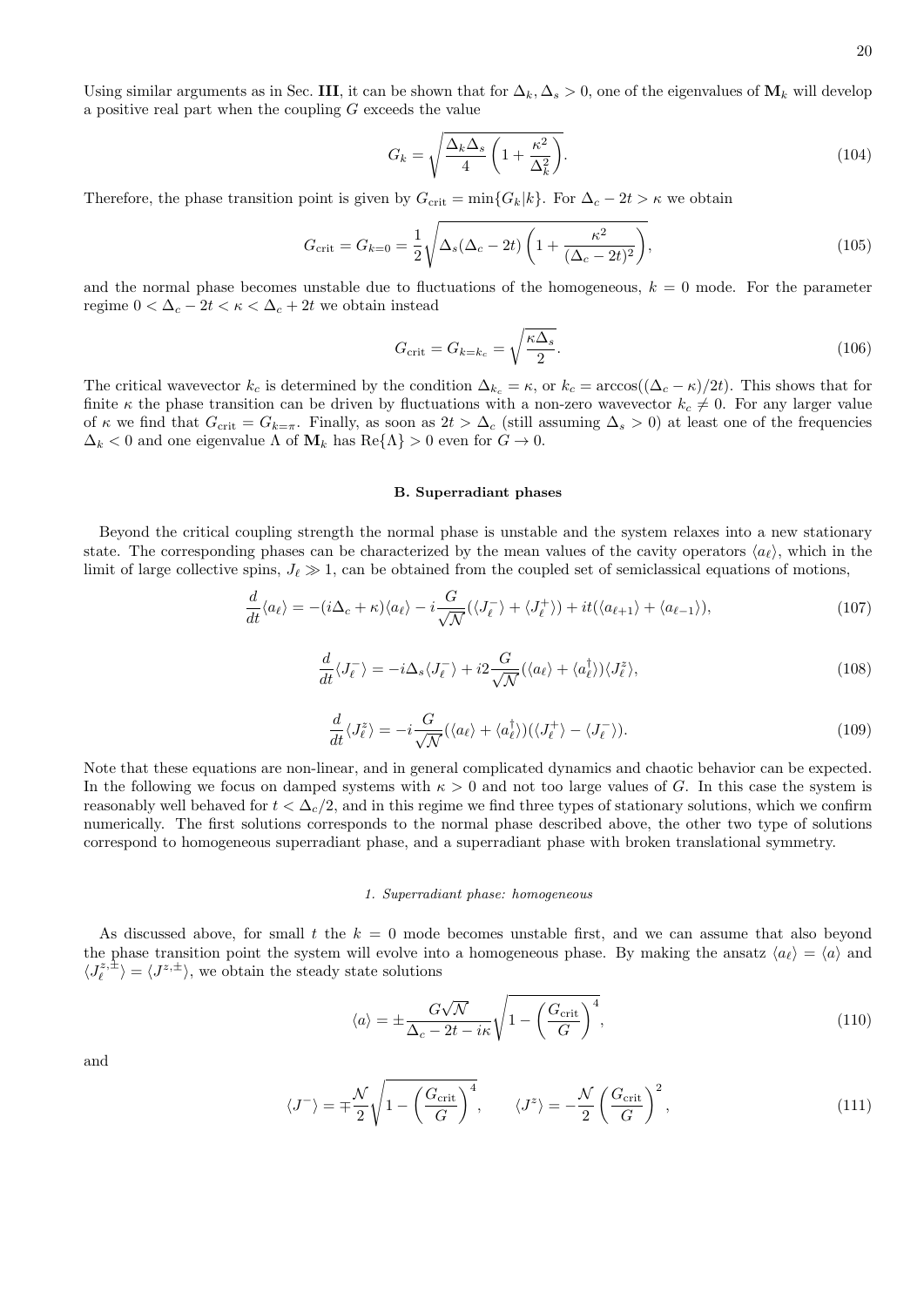which resemble the results obtained for a single cavity, but with a reduced cavity frequency  $\Delta_c \to \Delta_{k=0} = \Delta_c - 2t$ . To check the stability of this homogeneous superradiant phase, we perform a fluctuation analysis by introduce approximate bosonic modes  $c_{\ell}$  and  $d_{\ell}$  via [\[11\]](#page-22-10)

$$
a_{\ell} = \langle a \rangle + c_{\ell} \qquad b_{\ell} = d_{\ell} + \frac{\langle J_{\ell}^{-} \rangle}{\sqrt{\frac{\mathcal{N}}{2}(1+\nu)}},\tag{112}
$$

where  $\nu = G_{\text{crit}}^2/G^2$ . Up to the second order of fluctuations and by changing again into k-space, the master equation can be written as

$$
\dot{\rho} = -i[H, \rho] + \kappa \sum_{k} \left( 2c_k \rho c_k^{\dagger} - c_k^{\dagger} c_k \rho - \rho c_k^{\dagger} c_k \right)
$$
\n(113)

with Hamiltonian

$$
H = \sum_{k} \Delta_{k} c_{k}^{\dagger} c_{k} + \Delta_{s}(\nu) \sum_{k} d_{k}^{\dagger} d_{k} + \mathcal{E}(\nu) \sum_{k} (d_{k}^{\dagger} d_{-k}^{\dagger} + d_{-k} d_{k}) + G(\nu) \sum (c_{k} d_{k}^{\dagger} + c_{k}^{\dagger} d_{k} + c_{k}^{\dagger} d_{-k}^{\dagger} + c_{k} d_{-k}), \tag{114}
$$

where we have introduced the abbreviations

$$
\Delta_s(\nu) = \Delta_s \left( \frac{(1+\nu)}{2\nu} + \frac{(1-\nu)(3+\nu)}{4\nu(1+\nu)} \right), \qquad \mathcal{E}(\nu) = \Delta_s \frac{(1-\nu)(3+\nu)}{8\nu(1+\nu)}, \qquad G(\nu) = G\nu \sqrt{\frac{2}{1+\nu}}.
$$
 (115)

For each wavevector  $k$  we obtain a closed set of equations of motion for the mean values of the fluctuations

$$
\frac{d}{dt} \begin{pmatrix} \langle d_k \rangle \\ \langle c_k \rangle \\ \langle d_{-k}^{\dagger} \rangle \\ \langle c_{-k}^{\dagger} \rangle \end{pmatrix} = \mathbf{M}_k \begin{pmatrix} \langle d_k \rangle \\ \langle c_k \rangle \\ \langle c_{-k}^{\dagger} \rangle \\ \langle d_{-k}^{\dagger} \rangle \end{pmatrix},
$$
\n(116)

where now

$$
\mathbf{M}_{k} = \begin{pmatrix} -i\Delta_{s}(\nu) & -iG(\nu) & -2i\mathcal{E}(\nu) & -iG(\nu) \\ -iG(\nu) & -i\Delta_{k} - \kappa & -iG(\nu) & 0 \\ 2i\mathcal{E}(\nu) & iG(\nu) & i\Delta_{s}(\nu) & iG(\nu) \\ iG(\nu) & 0 & iG(\nu) & i\Delta_{k} - \kappa \end{pmatrix}.
$$
\n(117)

By checking numerically whether one of the eigenvalues of  $M_k$  has a positive real part, we get the boundary of the stable region of this homogeneous superradiant phase. For  $\Delta_c - 2t > \kappa$  this boundary agrees with the phase transition line obtained from the stability analysis of the normal phase. In this regime we also confirm the validity of the homogeneous ansatz by numerically integrating the coupled equations [\(107\)](#page-19-0)-[\(109\)](#page-19-1) for arrays up to  $N_L = 100$ cavities. For  $0 < \Delta_c - 2t < \kappa$  the boundary of the homogeneous superradiant phase and the normal phase do no longer coincide. Therefore, there is a region in the parameter space, where the assumption of a homogeneous phase breaks down.

# 2. Superradiant phase at finite momentum

Both the observations that the instability of the ground state occurs at  $k \neq 0$  and that the homogeneous superradiant phase is unstable above the transition in some cases discussed above indicates that for finite  $\kappa$  there is a finite range of tunneling parameters t, where the homogeneous ansatz for  $\langle a_\ell \rangle$  is invalid. Fig. [6](#page-21-0) shows the stationary values of  $\langle a_\ell \rangle$  in this regime for a coupling  $G$ , which is slightly larger than the critical coupling  $G_{\text{crit}}$  and for random initial conditions. We find that the values of  $\langle a_\ell \rangle$  exhibit to a good approximation oscillating solutions of the form  $\langle a_\ell \rangle \simeq \alpha \cos(\phi_0 + k_c\ell)$ , with a spontaneously chosen random offset  $\phi_0$  and a wavevector  $k_c$  identified above.

### C. Unstable regime

For  $2t > \Delta_c$  one or more of the photonic frequencies are negative and in our model, where the spin decay rate is much smaller than all the other frequency scales, the normal phase becomes unstable for arbitrarily small values of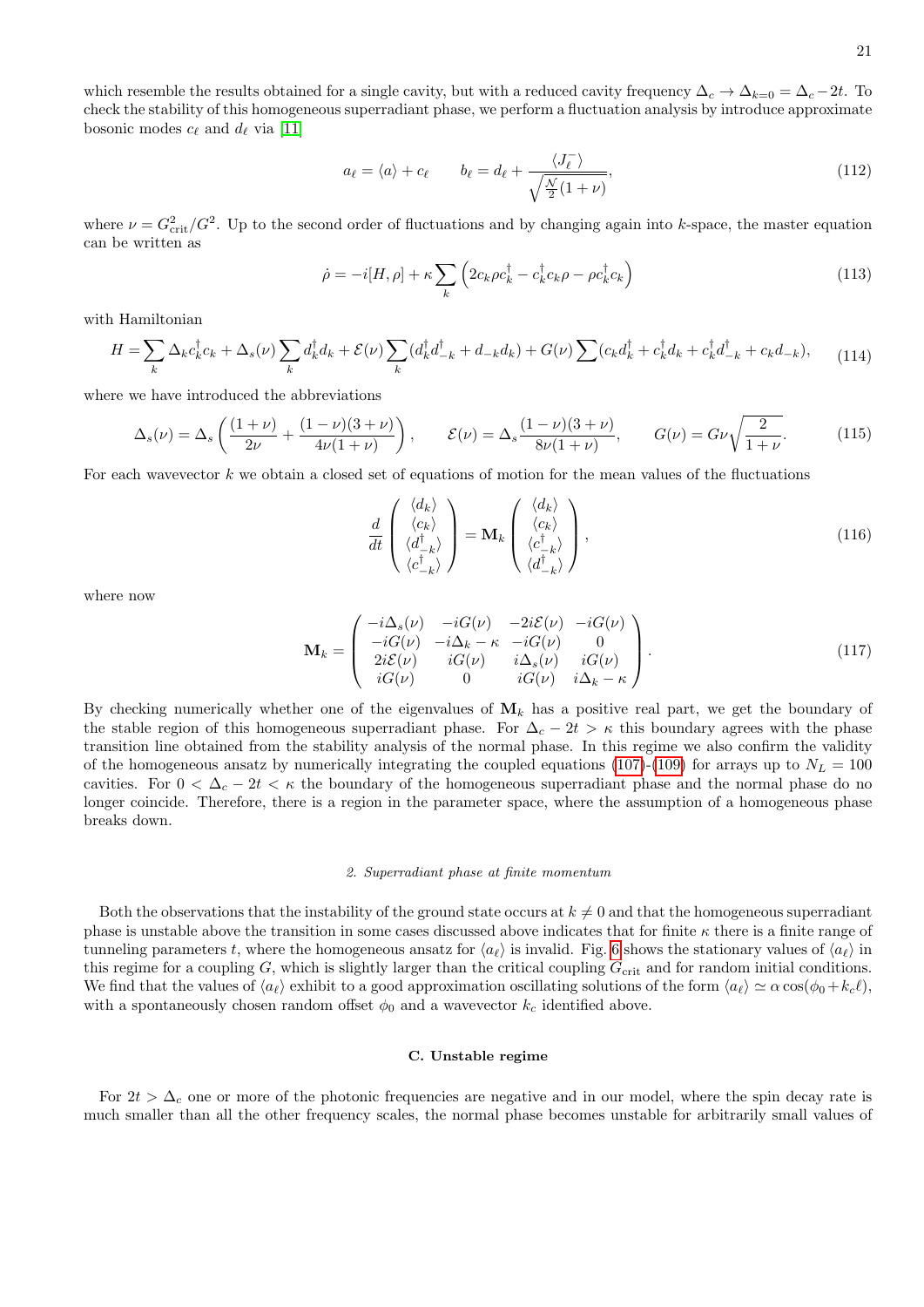

<span id="page-21-0"></span>FIG. 6. Modulated superradiant phase. The plot shows the real part of the normalized mean field amplitude,  $\alpha_{\ell} = \langle a_{\ell} \rangle / \sqrt{\mathcal{N}}$ , obtained from a numerical integration of the semi-classical equations of motion [\(107\)](#page-19-0)-[\(109\)](#page-19-1) for a lattice of  $N_L = 100$  sites with periodic boundary conditions. For this plot we have assumed  $\kappa/\Delta_c = 0.4$ ,  $t/\Delta_c = 0.32$  and  $G/\Delta_c = 0.45$ , which is just above the critical coupling,  $G_{\text{crit}} = 0.447\Delta_c$ . The two solid lines show the results obtained under the same conditions, but with different random initial conditions. The dashed line shows the value of  $\alpha_\ell = \cos(k_c\ell)$  with the analytically calculated critical wavevector  $k_c/\pi = 0.113$ .

G. To see this more explicitly, we change into a rotating frame with respect to  $H_0 = \sum_k \omega_k a_k^{\dagger} a_k + \Delta_s \sum_k b_k^{\dagger} b_k$ , where

$$
H_{\text{DLM}}(t) = G \sum_{k} \left( b_k^{\dagger} a_k e^{i(\Delta_s - \omega_k)t} + b_k^{\dagger} a_{-k}^{\dagger} e^{i(\Delta_s + \omega_k)t} + \text{H.c.} \right). \tag{118}
$$

Using arguments from time-dependent perturbation theory, one sees that whenever the signs of  $\omega_k$  and  $\Delta_s$  are different, the process  $b_k^{\dagger} a_{-k}^{\dagger}$  dominates over the  $b_k a_k^{\dagger}$  term and the collective spin modes gets excited for arbitrary small G.

Due to the non-linear and multi-mode character of the problem the system dynamics in the unstable regime is in general quite complex. Fig. [7](#page-21-1) shows an example trajectory for the field and spin expectiation values in this regime. While for small  $G$  the field in general remains small, the collective spin displays complex rotations with no significant damping over the timescales of interest.



<span id="page-21-1"></span>FIG. 7. Unstable regime. The plot shows the temporal evolution of the cavity field amplitude and the expectation values of the collective spin operators for site  $\ell = 1$  in a lattice of  $N_L = 10$  sites. For the field amplitude, only the slowly varying envelop function is shown. Additional fast oscillations are not resolved in this plot. For this simulation the parameters  $\Delta_c = \Delta_s > 0$ ,  $\kappa/\Delta_c = 0.4$ ,  $t/\Delta_c = 0.7$  and  $G/\Delta_c = 0.1$  have been used.